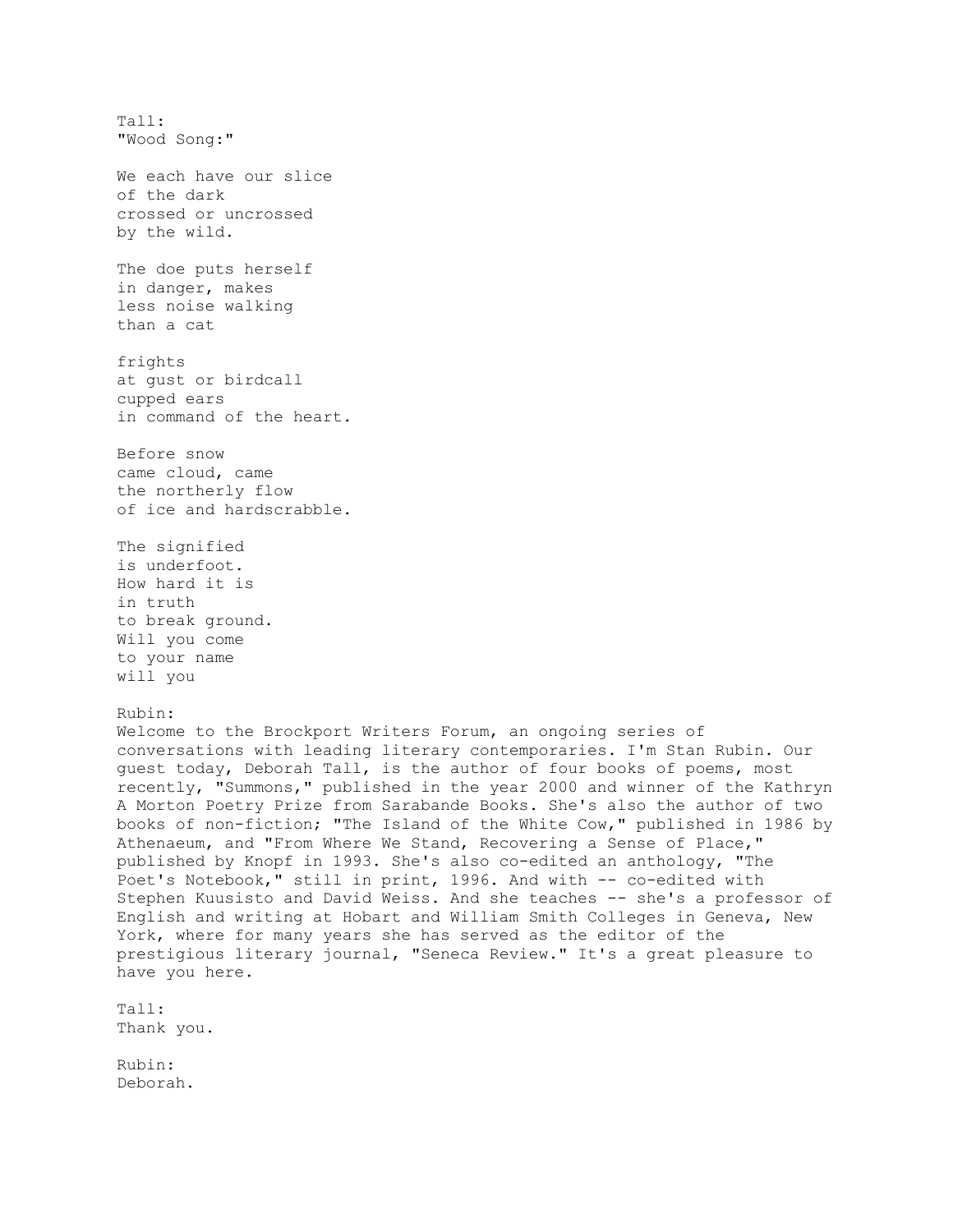Tall: It's my pleasure.

Rubin: Long, long overdue. You've got a lot of hats -- we've just described - as a writer. I'd like to refer back to the poem you just read, "Wood Song." I know the poem and I love it. It has a haunting and mysterious and evocative quality. I'm not going to ask you to explain the poem, but I wonder -- you read it in a very deliberate way. I wonder if you would say something about what the poem means to you or how the poem means for you. Tall: Well, I think of it as a real lyric, you know obviously it's not a narrative it's a moment of meditation. And increasingly over the years I've been writing in shorter lines with a kind of condensation and deliberateness of the line breaks. And so the pacing of that poem matters a lot to me. And I think it's one of those moments that poets always debate about; you know can language capture experience? Can you name something and hope to reproduce it in some way in a poem? And, you know watching that doe and trying to capture the mood of that moment, you know sort of leads to that final question; will you come to your name? Which of course it won't. Rubin: It won't. So, the experience in the center of the poem is the doe tentatively approaching. Tall: Yes. That notion of the wild and the domestic and kind of watching. Rubin: And we can't name him. We can't really name it. Tall: No. Well, we give it names, but we can't capture it in any sense. Yeah. Rubin: You have a very strong sense of the immediacy and the mystery of nature running through many of these poems. The speaker's right there in the immediate moment facing a natural realm that perhaps she would like to find more comforting than she does. Tall: Yes, yeah, well you get right to -- I think -- what I'm about as a poet in a way. I think that is the moment that begins me writing again and again, you know is a moment in nature. The intensity of experience somehow beckons me in some way to speak and yet they're always coming up against the unspeakable; you know the wild, the natural that refuses to be confined in nature. But it's the thing that, I guess I'm a bit pantheistic, it's -- for me -- it's the holy, you know to be out in the wild.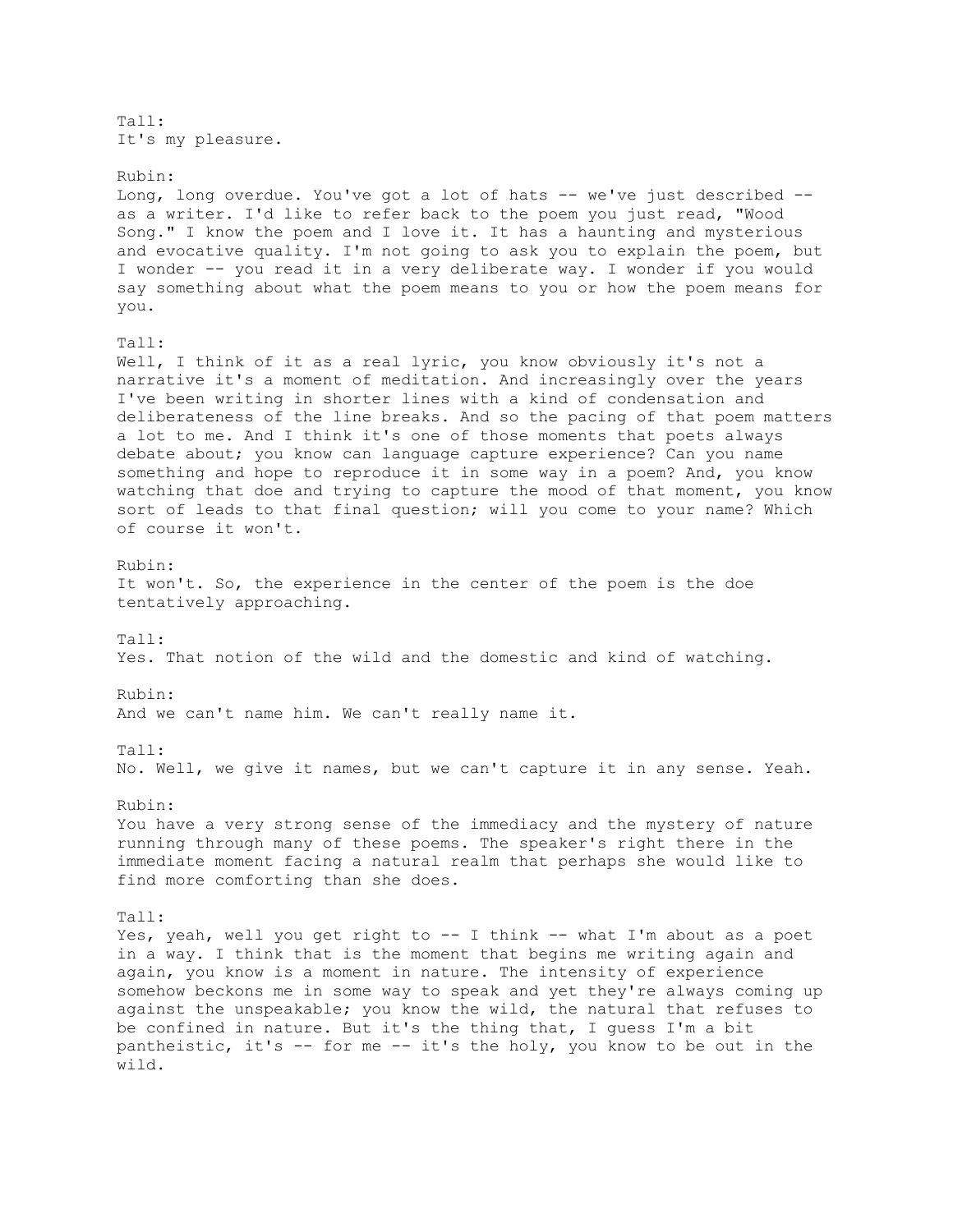Rubin: You have -- it occurs to me -- in your prose writing this same figure of a deer approaching. Tall: I think I have a thing about deer I have to say. Rubin: [inaudible] Yeah. Tall: Yes. I think, you know they're amongst the -- living in upstate New York they're amongst the gentlest of creatures and we kill them all the time with our cars and, you know everywhere you drive in upstate New York, you know twice on my way here today, you see the carcasses of deer on the road and it always kind of breaks my heart. I guess for me they - they're such silent, beckoning forces and I always feel a kind of comfort and excitement in their presence. Rubin: You refer to the way -- and I refer to the way you read it -- you refer to the deliberateness of the lines. This poem, I should tell viewers, is written in four line stanzas and it adds to the sense of how deliberately chosen your language is, something that Charles Symbic [phonetic spelling] notes in the introduction to this book. How do you work a poem like this? I mean did it sort of come to you? Is it the fruit of much paring down or were there stanzas or thoughts that were in here that aren't here now? How does this deliberateness come to be? Tall: Well, it's carefully worked, obviously because it's not colloquial, it doesn't just sort of gush out. I tend to -- over the years, for whatever reason -- to work in very small units. I often work in fragments with just a line or a word or phrase and I accumulate them and then I'm looking for the moment that I can somehow bring it to fruition. And sometimes -- and I think in that poem, if I'm remembering correctly, I had pieces of it and I didn't know how they would go together, and finally I had the moment that I needed to frame those pieces and that thinking and put them together. But I do tend to cut back, even when I've got a poem on the page. I'm really aiming for concision, for the most succinct way to convey an emotion or scene, you know? Rubin: But the initial draft notations or fragments might be longer? Tall: Might be, yeah. Rubin: Or prosaic. Tall: Yeah, it depends on the poem. This one I think was always very small, but there are other poems that start larger that I pair down, you know?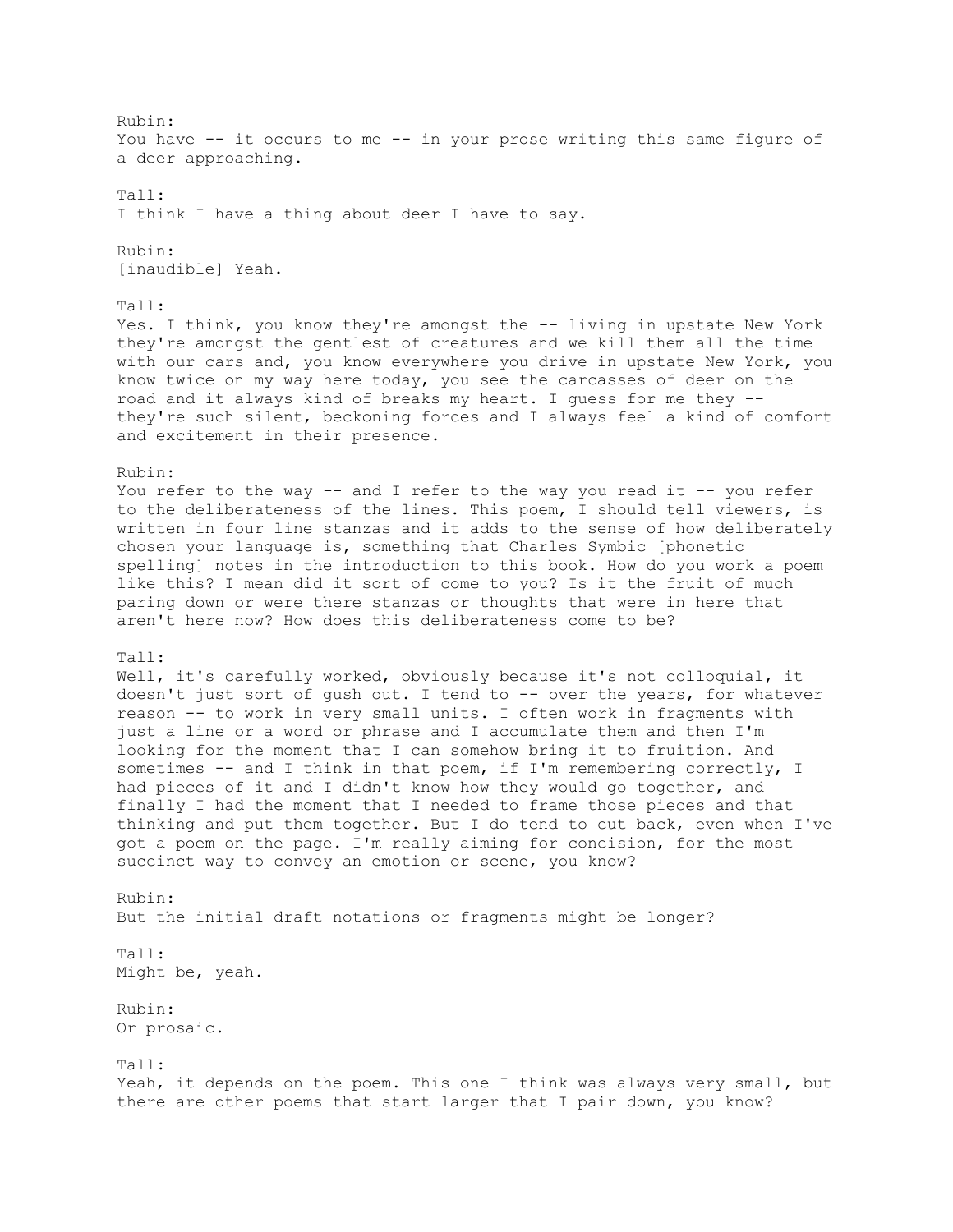Rubin: It seems to me the opening, "We each have our slice of the dark," is already in a -- Tall: Yeah. Rubin: It's very simple language, but it's already very intense. Tall: Yeah. Rubin: Something's at stake for our human being. It's not just a poem about nature. Tall: Exactly. Rubin: Yeah, the wildness is within. Tall: Right, as well as without. Rubin: So, your poems are interesting for what -- for the sense that there's things -- a lot they're not saying, that they don't want to say that [inaudible] the poem. Tall: Yeah. I really buy -- you know DW Snodgrass had that wonderful phrase in an essay, "Tact and the poet's force," which I completely believe in. That understatement -- there's great power in understatement, in English especially I think, very muscular language. And I believe in that sense of tact that you offer the reader the gift of -- the freedom to interpret in a way, and that there's a kind of respectfulness in not telling the reader everything, not hitting them over the head with meaning. I really -- I love that as a reader. I like to get a poem that I can live with and live within and not be told, you know what it means by the writer. And I aim for that, to create something that's evocative, inviting in some way, but not, you know -- has that element of tact. Rubin: Some of these poems are even more compressed than others in fact. It's like almost mysterious -- I meant they're almost challenging us to break open the narrative around them -- if that's not too strong a word. Tall: Yeah. Well, you know I'm taking that risk I think. There are times when probably I go too far and some people would say that they, you know - you're not giving enough here. It's too reined in. You know, you're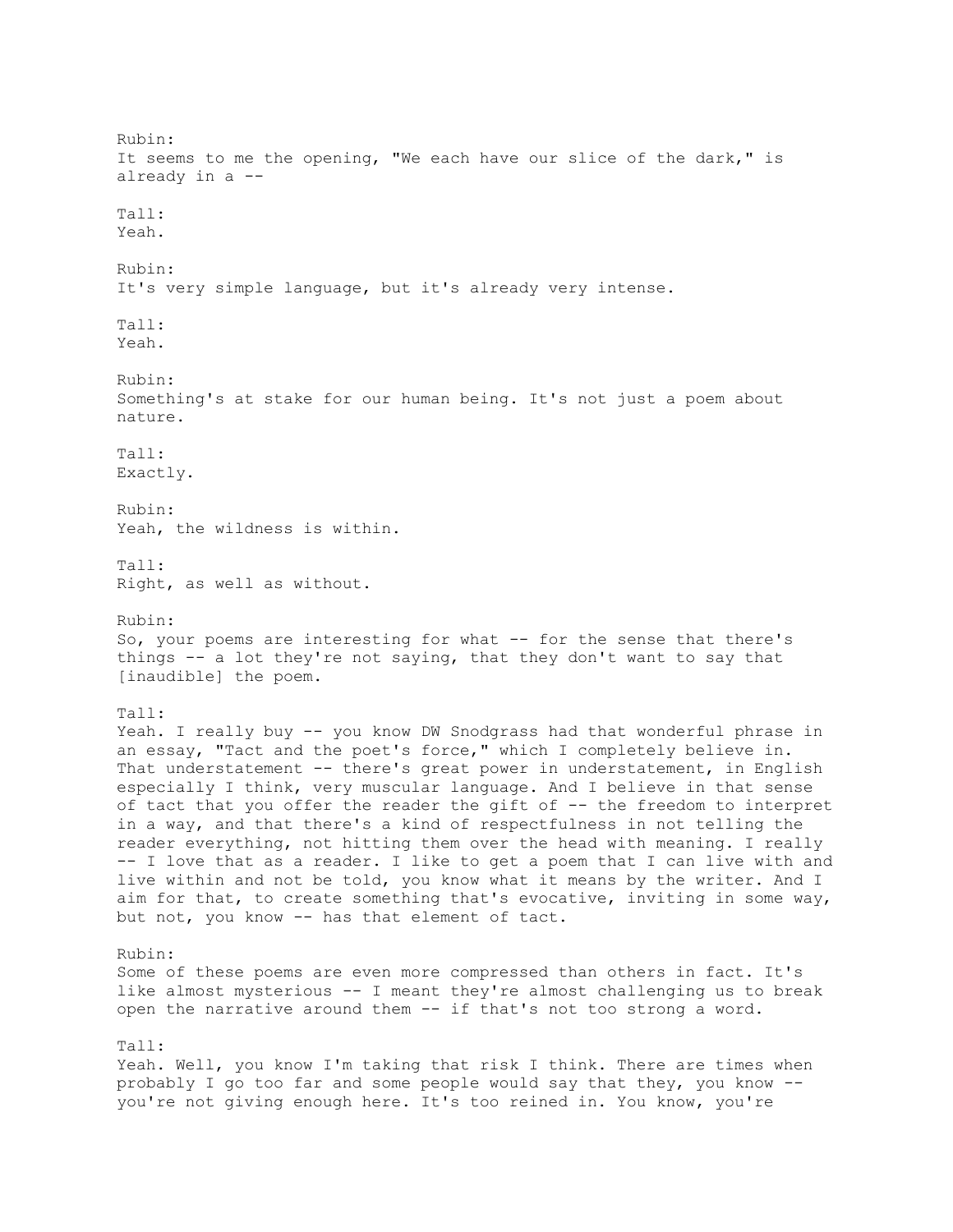resisting meaning too much, you're resisting the narrative. And that's something that I try to balance, you know  $I$  --Rubin: I wonder if you would say a little more about how you came to this particular stance. What were your origins in poetry? What has brought you to this place where you feel so sure really, and the poems read in a very sure way, as if the words are exactly where they want to be and somebody knew that? Tall: Yeah. Rubin: How did you come to be able to do that? Tall: How did I come to that? I think  $I$  -- I think that was what I was always drawn to in poetry when I started, when I was young. I loved EE Cummings when I was very young and then I loved Sylvia Plath, as most women of my generation did, and I was educated on Plath. And I loved the power and condensation of her language, which she was able to do. And those were my instincts as a poet, and then I got educated out of some of those instincts in my MFA program. Rubin: Where was that? Tall: At Goddard College in the late 70s. I had already -- I had lived in Ireland in the early 70s for five years. I had published my first book over there in London. And when I came back to go to an MFA program I felt a lot of pressure to conform to some of the prevailing aesthetic at that point and started writing more narratively. But my heart was never really entirely in that. And when I started writing prose, non-fiction, I felt very relieved that the poems didn't have to do that anymore, that I could use all my storytelling and analysis and other concerns, put them into the prose, and then reserve for the poems something else. You know, and so increasingly I've done that. I've really reinvented myself as a poet I guess in the last 10 years, and have moved more and more in that direction. Rubin: So, in Plath for example, you're as much called by the precision of the language as by the dramatic back story. Tall: Oh, it's much more. I've always been much more interested in her language than her psyche, you know? And I think her -- the musicality and intensity of her language is extraordinary. Rubin: It's taken a while for her to be really -- I think only recently really being appreciated for that.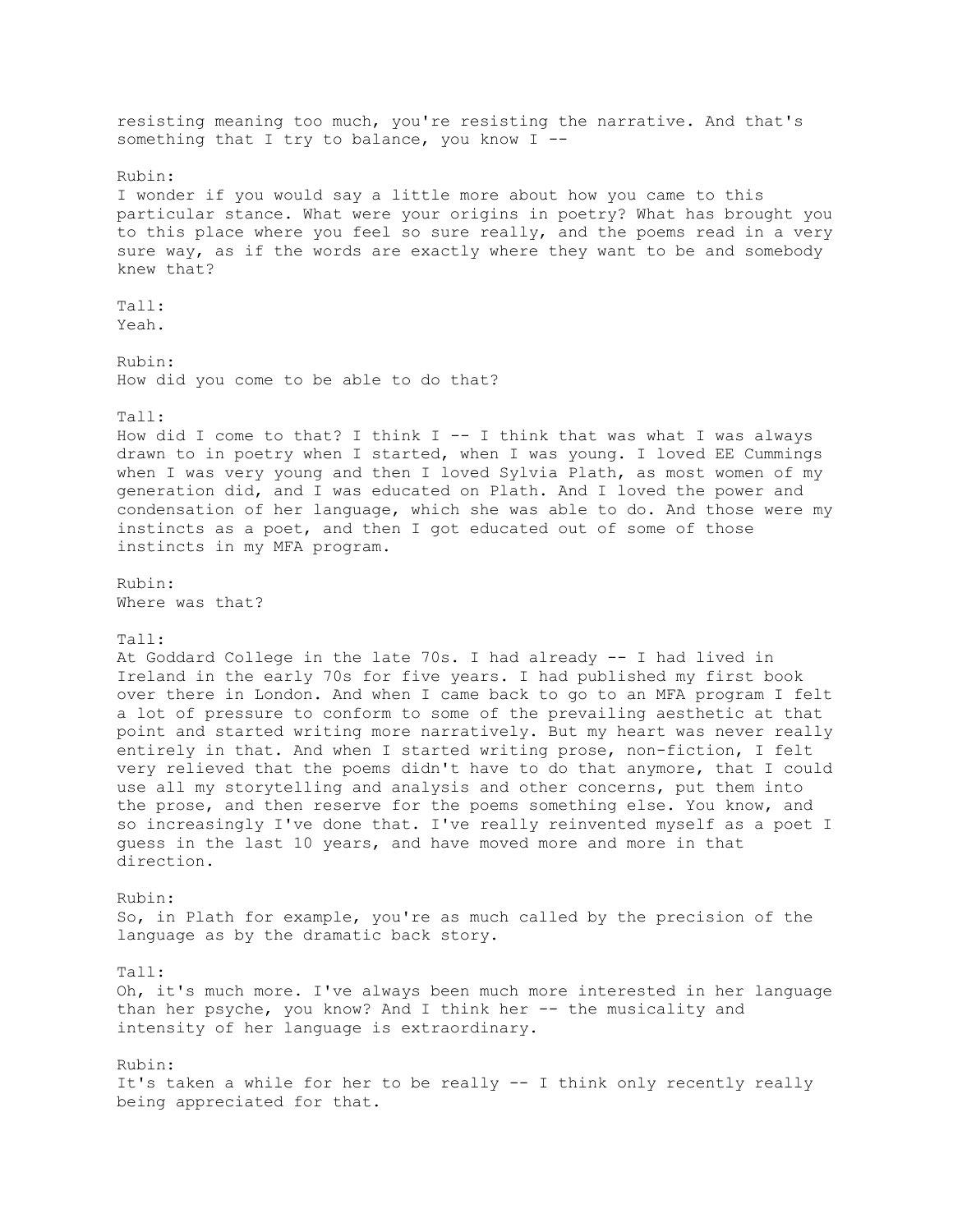Tall: Yeah, well I guess because of the Women's Movement and the kind of place that she took in it. But you know, I love Hopkins for instance, and you know Seamus Heaney, I love a very lush and intense language, which is a little against the grain of most American poetry right now, but I've kept my loyalty to it and I'm relieved that it's being published and read. Rubin: Now you had this -- the first -- the book you published in London was what? Poetry? Tall: A book of poems first. Yeah. Rubin: And really in 86 "The Island of the White Cow," which details -- how long? A year? Tall: Five years. Rubin: Five years. Tall: The five years I lived in Ireland. Rubin: Five years, forgive me -- on this Irish island that was rather primitive, even by the current island standards. Tall: Yeah, quite. Yeah. Rubin: It didn't have electricity even did it? Tall: No electricity or running water. It was really a nineteenth century economy when I got there. It's changed, you know in the last years, but it was a remarkable place, a great experience. Rubin: And that book is as much a study of the island's human ecology as it is any kind of memoire really. Tall: Yes. I meant it to be that. I didn't mean it as a memoire. I really tried to keep me out of it as much as I could. For me it was a book about a place. It was like a biography of a place and I was only there as the convenient observer, you know and I had great love for those people and that landscape that I wanted to capture before it changed, because just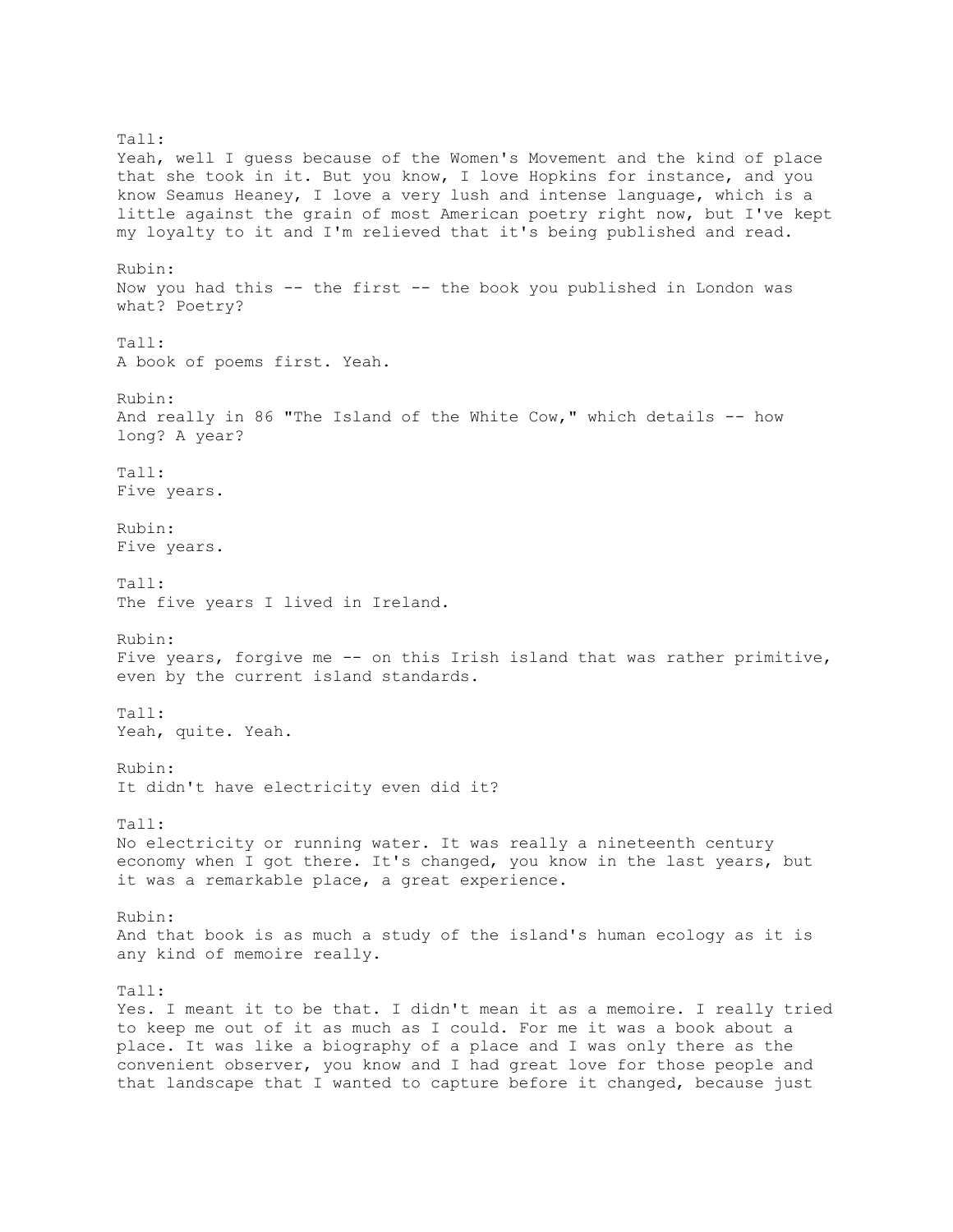as I was writing it, it had begun to change. It got electricity, it got television, you know and the culture changes at that moment. Rubin: What's lost? Tall: Yeah. Oh, a lot of the oral culture, tradition, the uniqueness of their isolation. I mean they're an island seven miles out at sea and very remote, difficult crossing, so there wasn't a lot of influence over the years, you know and suddenly they were just sucked into the prevailing Irish and international culture that comes through TV. Rubin: The book did rather well. Tall: It has done well, yeah. It's back in print actually. Rubin: Oh, very good. That's nice to know. Who's doing it?  $Ta11 \cdot$ Scribners. Rubin: Excellent. I'm glad to hear that. It's an excellent read and provocative in many ways about community and -- Tall: Yeah, and it really led to the next book of non-fiction too. I mean because I -- going to Ireland -- you know I grew up in suburbia -- and going to that island, to that tight knit community, like 170 people, was for me the first experience of place, you know how a place can completely shape a human culture and the community, a group of people. And I've felt such a loss when I came back to the states. As much as I wanted to come back, for various reasons, I really felt that loss of community and intense identification with place so that "From Where We Stand" was a kind of meditation on that issue in my new environment in upstate New York. Rubin: Which was in upstate New York. So, it was quite --Tall: Yes. Yeah. Rubin: What did you find that was similar? What were the striking differences? Tall: The thing that -- well, obviously it's strikingly different in many ways. When we first moved up to Geneva, New York, we were living on the edge of Seneca Lake and looking at the opposite shore. We were on the western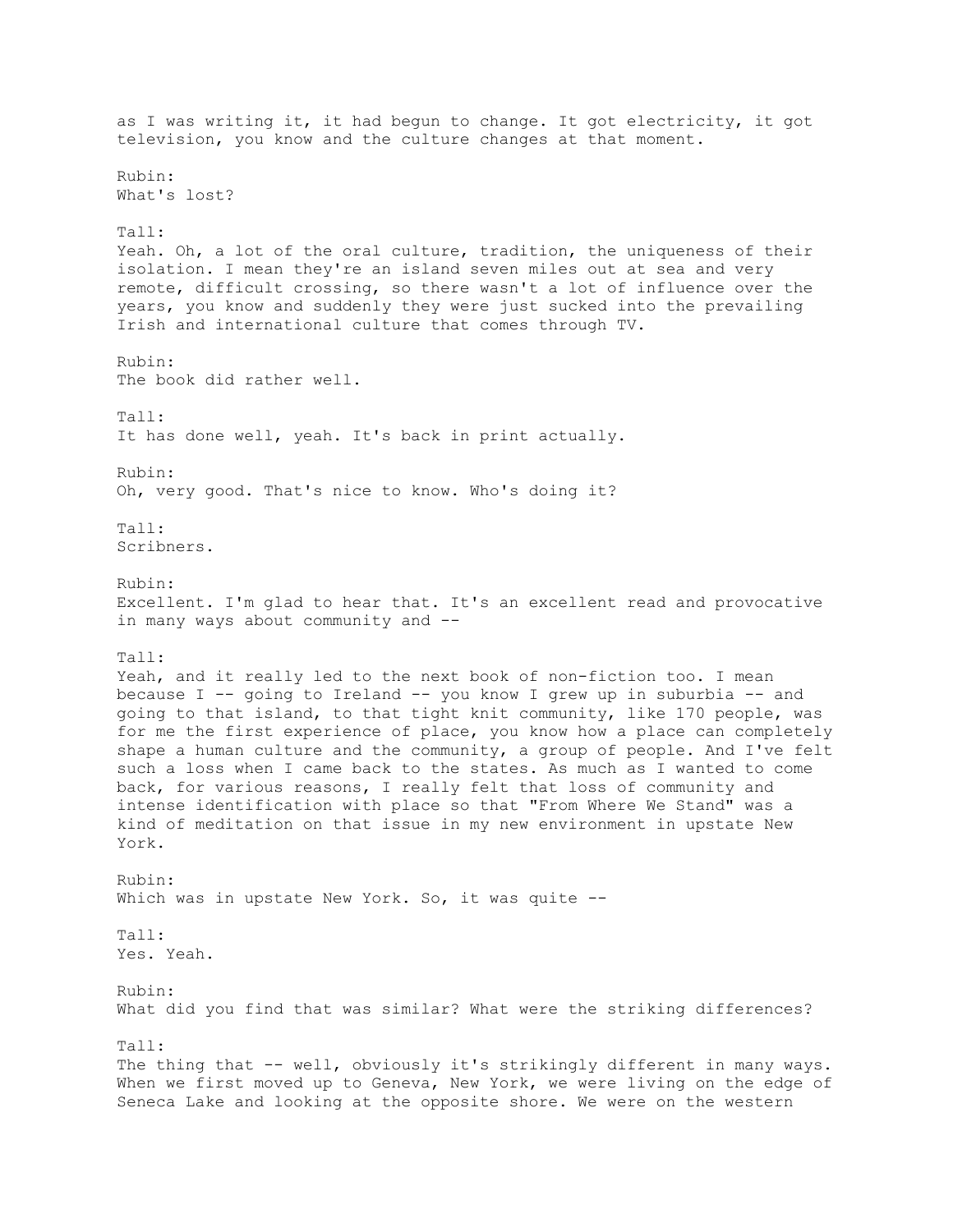shore, looking across towards the east, four miles across, and there would be moments where I would think, "Oh, I'm still on the island." You know there was that sense of the view and the watery light and watching the sun come up. And so it began to strike a chord of love in me, but at the same time there were the terrible ironies of where I was living and what times, for me really personified by the fact that we were on the flight path into the Seneca Army Depot, where all the nuclear arms were stored at that point, and during the deployment of the Pershing Missiles, I think in 84 this was. All night we were kept awake by transport planes coming in right across our house and going into the depot and taking off for Europe. So, that for me there was that terrific irony of this place of beauty I had found that kind of elicited in me the same sort of feelings I'd had in Ireland, but it was a community very unlike that and there was this other kind of terror behind it, you know and it was that that I felt I needed to write about. And I got into prose, you know? [inaudible] Rubin: I know there was a little bit of controversy locally around the book. Tall: There was a little. I mean a surprising amount given how few pages I actually devoted to the town of Geneva, I think about seven in all. It's a very personal book and it's a meditation on a lot of issues, you know and  $-$  but you know people  $-$ - no one likes to be written about finally, because you -- they will always feel unflattered, I have learned. Rubin: Yes, people -- this many novelists have encountered that. Tall: Right. Yeah. Rubin: And during the time you were on the island were you writing poems and notebooks and journals? Tall: Oh, yeah. Oh absolutely. I was writing poems pretty steadily and that's - - my first book came out in London from -- it was written on the island. And I was keeping journals, which I thought I would make use of when I finally did write "The Island of the White Cow," but discovered that I had no need of. Right? Because I hadn't written down anything useful it turned out. And everything that was useful was very engrained in my memory. So, that was a time of a lot of reading. I really think my education happened in those long nights by the fire and the oil lamp, you know reading the long novels I hadn't had time for in college. Rubin: There wasn't cable television. Tall: Oh, gosh there was nothing, you know it was the radio, but it went off at a certain point, and really working on my poems. Yeah.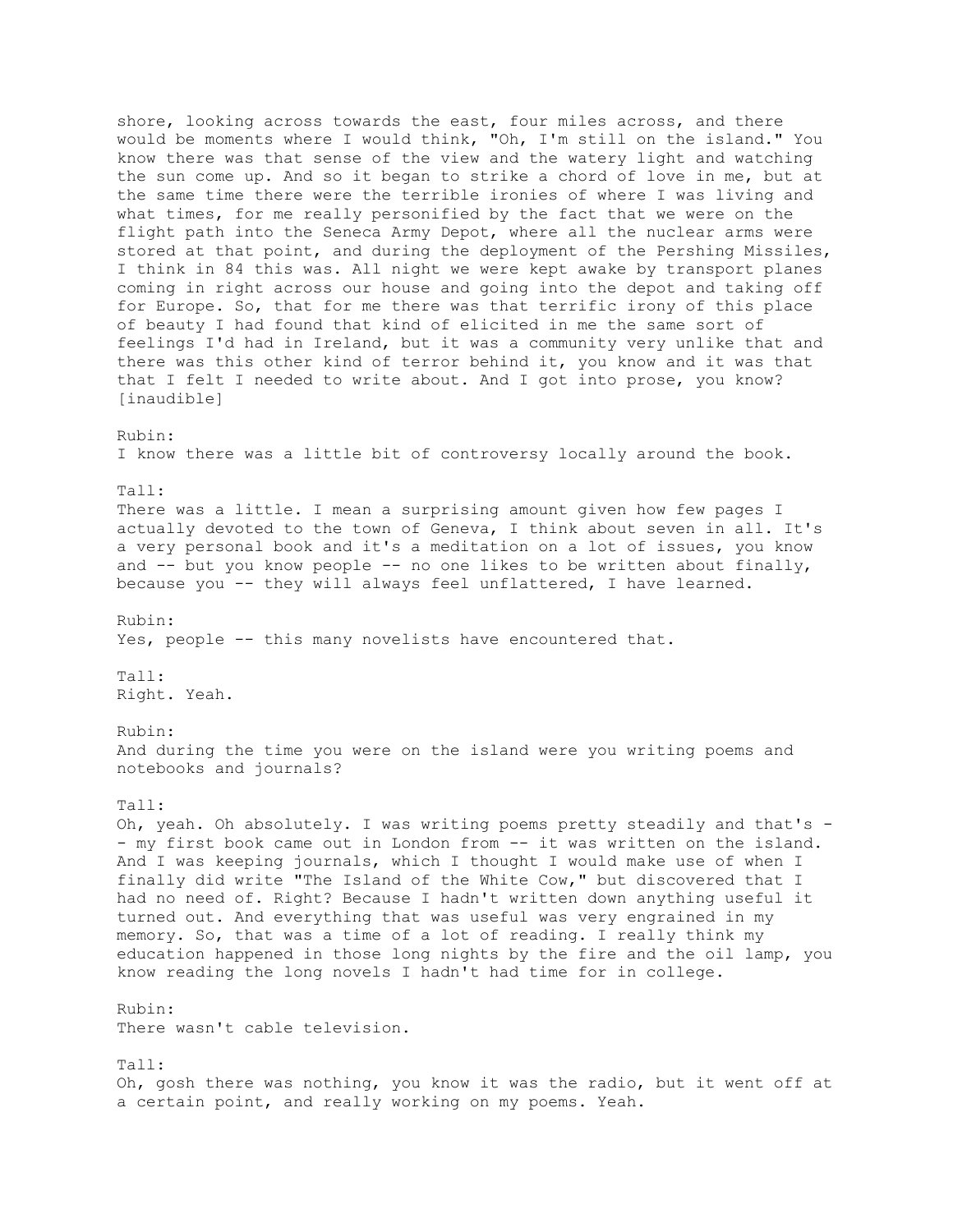Rubin: I wonder if you would read a poem that gives us some sense of a response, another response, to upstate New York. Perhaps "Prayer" on 57. Tall: Yeah, that is an upstate New York poem. 57. Rubin: I can kind of hear the landscape you were just describing.  $Ta11:$ Oh, yeah it's exactly that landscape. Yeah. There's a couple of images of the kind of violence, the deer in there again of course, and -- it's called "Prayer." The deer crossing signs are riddled with bullets; practiced on pre-season. And now heads of deer tilt from car roofs, distracted. We are their only predators, this is our season. The stars fatten like pearls, not enough light to read your face by and useless to wish on, as restless as we are, crowing or shrinking. All we can do is lend our bodies to life. Listen, in the tall bushes a bird crying out in a voice so like a grieving woman's it wrenches apples from the trees. Dear mother of pearl, firmament in which we graze, scatter your milk, it's so hard to feed at God's body. Rubin: Again it's very obvious that from the title on, very sacramental kind of. Tall: Yes. Rubin: Poem, but a poem of spiritual difficulty. Tall: Yes, and also I'm reminded, reading it, that it's about the time I'm deciding to have children, you know so there's this birth images in there. You know the mother of pearl and the milk and the lending our bodies to life. I think that was one of the ways I was thinking about, you know contributing to the continuity. Rubin:

I was just going to ask you, now where do children enter in?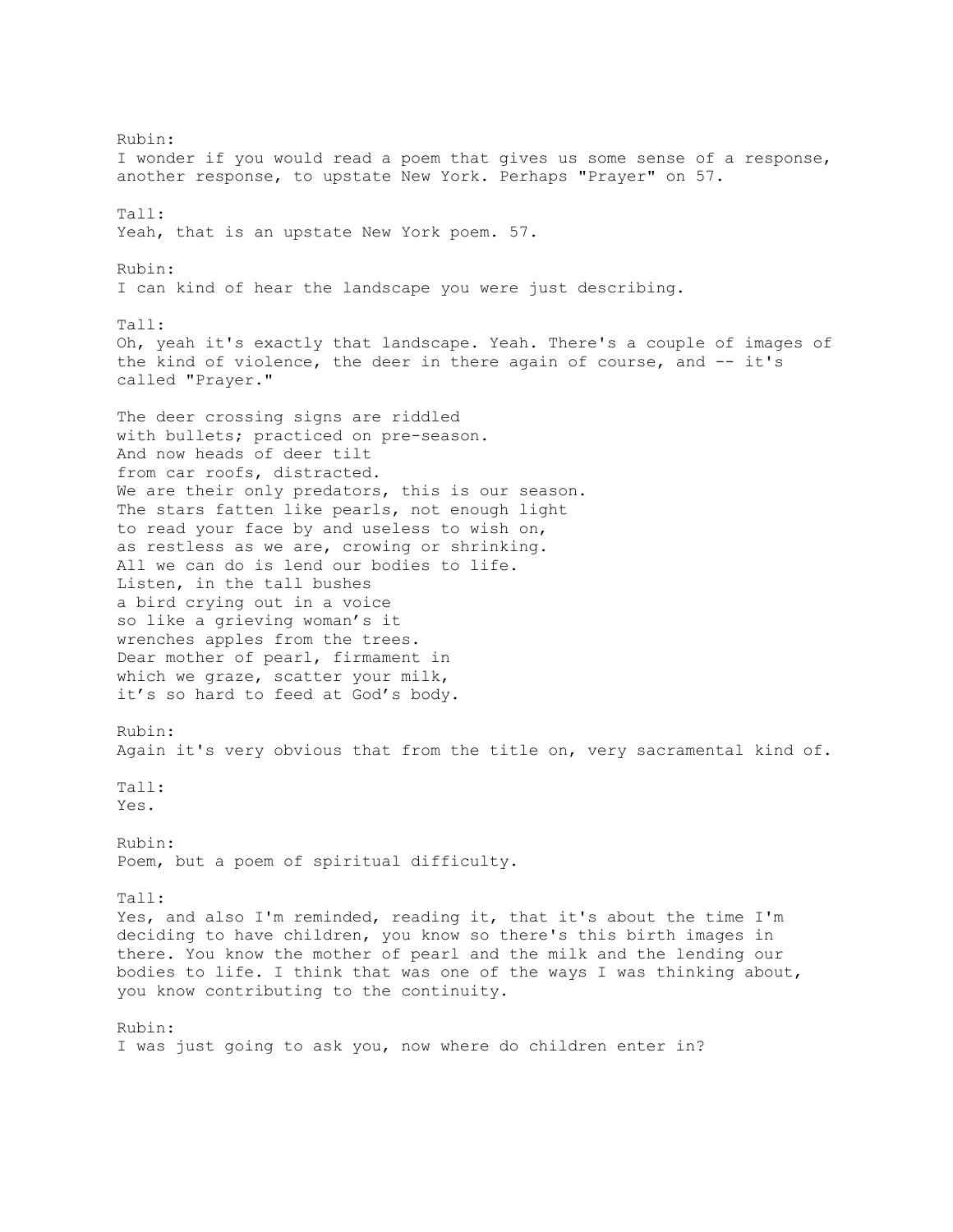Tall: [inaudible] Yeah, well they did enter in at that moment. And you know that's where that decision to have children -- there's another poem in here -- what's it called? I think it's nearby. Let me find it. Rubin: Immense? Tall: Winter -- "Winter Field." Rubin: Okay, where's that? Tall: Which is a nature poem. Yeah, it's a nature poem, but it's really a conception poem too. It's written around the same time as "Prayer." Do you want me to read it? Rubin: Sure. Tall: Read it too? Yeah. "Winter Field," it's a kind of mock sonnet actually. These are more -- longer line poems than "Wood Song." "Winter Field:" Mornings, the lake makes itself a cloud out of pure cold and water. We can only watch. Perhaps we're here, like cows, so we can give I say. Though I remember how we laughed about that bishop who thought animals were only in the world to keep meat fresh. We wondered where that might leave us. Winter under cultivation is as arable as spring, says Dickenson. So, we walk the January fields breathing a blizzard of dry seeds, plowing our way through stubble. At dusk new snow rubs out our traces. I open my mouth to the sky until I know my place, my center, this, where you plant your kiss. So, conception and making life out of the winter and -- Rubin: And being part of nature in some way. Tall: Yeah. Being part of nature. Yeah, entering that chain of life. Yeah. Rubin: Now, your children actually don't -- to this point. I know you're working on new stuff, but they don't really enter into this book much.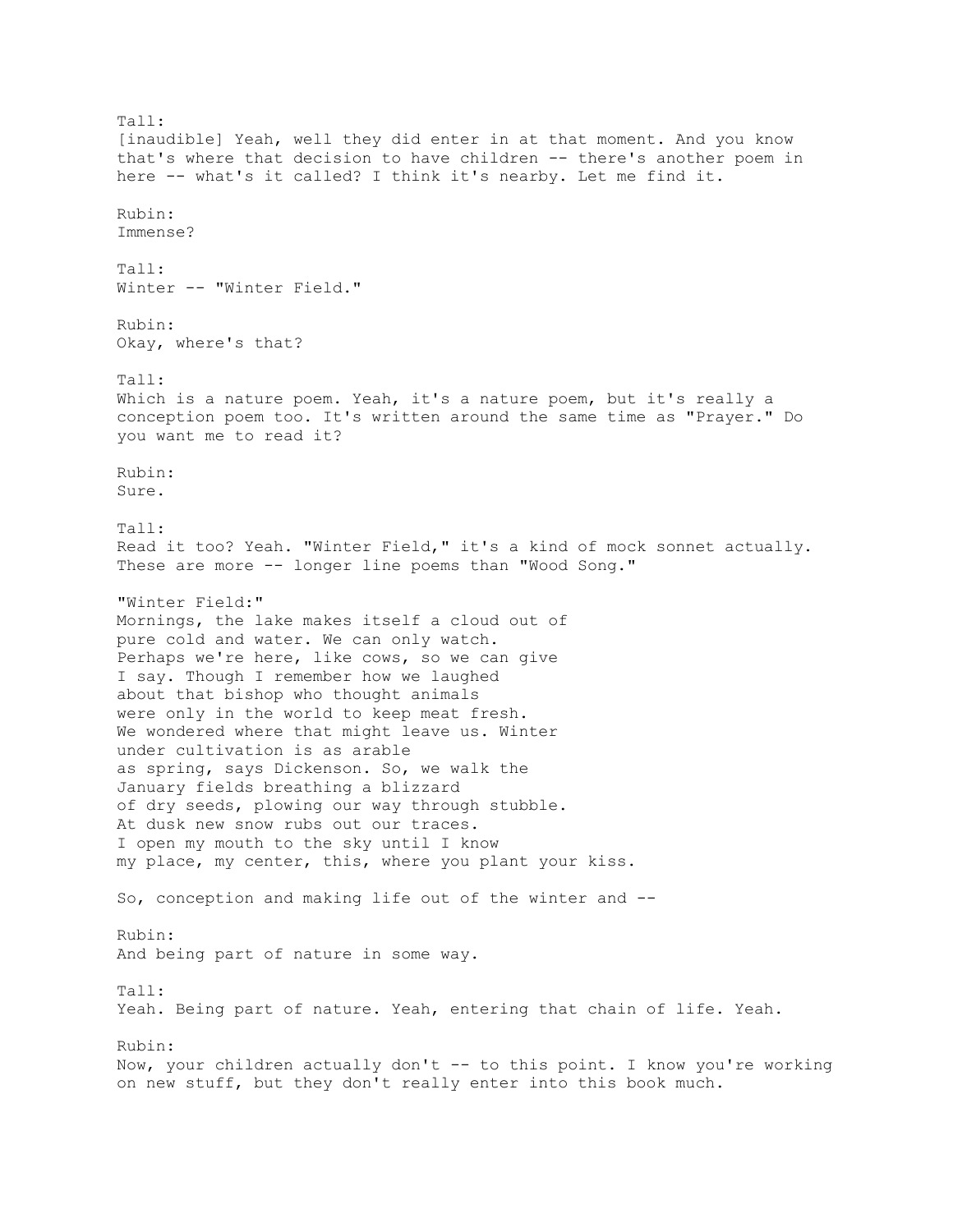Tall: Not a lot, no. Rubin: Fleeting presences and references. Tall: Right. There's a couple of -- there's a pregnancy poem and there's one where  $--$  a couple poems where they occur, but  $--$ Rubin: Why is that? Tall: No, why is that? I think I was cautious about doing that. There are an awful lot of poets writing about their children and you know one thing that's -- I should say that's influenced me a lot -- is being an editor at a magazine. Rubin: I was going to get to that. How has editing a magazine -- Tall: I think what it's -- is that -- what I read a lot of, I begin to bored by and push myself in another direction. And when I see a certain trend out there, when I see a lot of poets writing a certain kind of poem it begins to feel formulaic to me. And I think in the 80s I was feeling like, "I'm getting tired of reading, 'my son, 'my daughter,' 'my wife,' and I'm going to stop writing those poems." And saw -- in some ways my aesthetic has been reactive. Rubin: That's interesting. Nothing is more humbling than reading huge piles of poems. Tall: Thousands of poems, yeah. Rubin: Poems submitted to magazines are a context -- Tall: Exactly. And it really pushes you to define your aesthetic, and either you embrace, you know -- you're inspired by what you're reading, but a lot of times -- I mean I love many, many poems, obviously, that I read and I publish, but I also -- it also really makes me feel like I know what's out there and I don't want to do exactly the same thing. Rubin: Let's talk about editing. Tall: Yeah.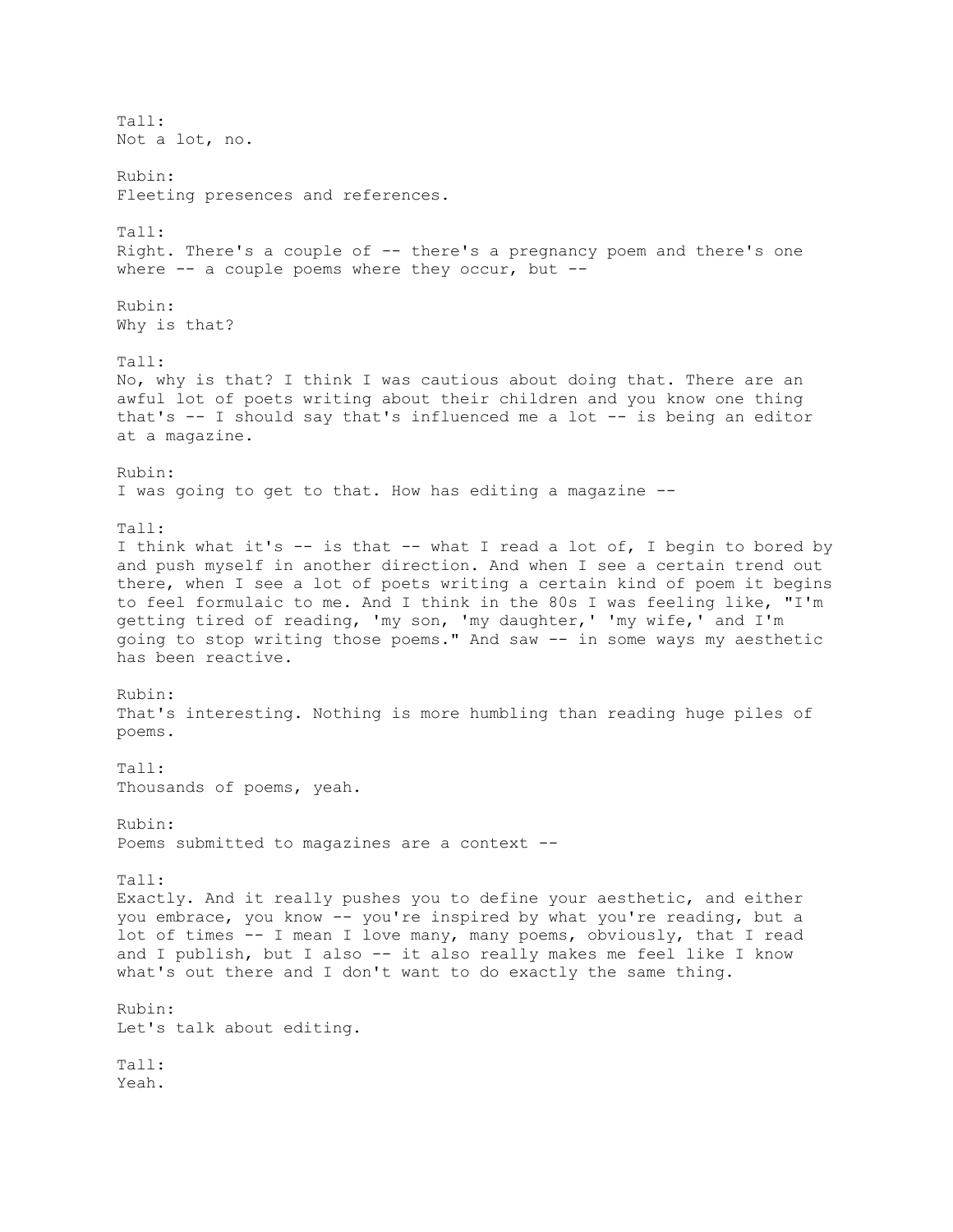Rubin: Did that come initially with the job when you went [inaudible]? Tall: It came with my job. Yeah, I was very fortunate. Rubin: And you -- it's -- Seneca Review you've been editing for 20 years now. Tall: 20 years and it's 32 years old. Rubin: And it's a very distinguished magazine. Tall: Thank you. Rubin: Which seems to define its feel -- it's poetry, there's, particularly more recently, lyric essays. Tall: Lyric essay, what we're calling poetic nonfiction. Yeah. When I took it over the conditions of it were such that I knew I couldn't do fiction. First of all I didn't think I had good instincts in fiction. I'd really been a poet and a nonfiction writer. And so I asked if I could concentrate on poetry and they said yes. And so I did just concentrate on poetry, but as I was writing nonfiction all those years I became increasingly interested in trying to bring that into the magazine and I was very drawn, both in my writing and what I read, to very lyrical nonfiction. I think in some ways poetry has more influence on the current nonfiction than fiction does. You know a lot of poets are writing nonfiction, as you know. And so I was interested in the ways that the influence of poetry was shaping an aesthetic in nonfiction and decided, I guess about five years ago, to start publishing essays that I thought of as experimental and particularly lyrical. And that's become a big piece of the magazine now. Yeah. Which is exciting. Yeah. Rubin: And has obviously, you just said, taught you, or helped you, find your aesthetic as a poet. Has it affected you as a prose writer? Are you still an active writer of nonfiction prose? Tall: Not as much, no. I've really thrown myself into the poetry in the last years. I've got one more book of nonfiction that I think is almost finished that I haven't published yet, but I have not moved beyond that. Rubin: What is the subject?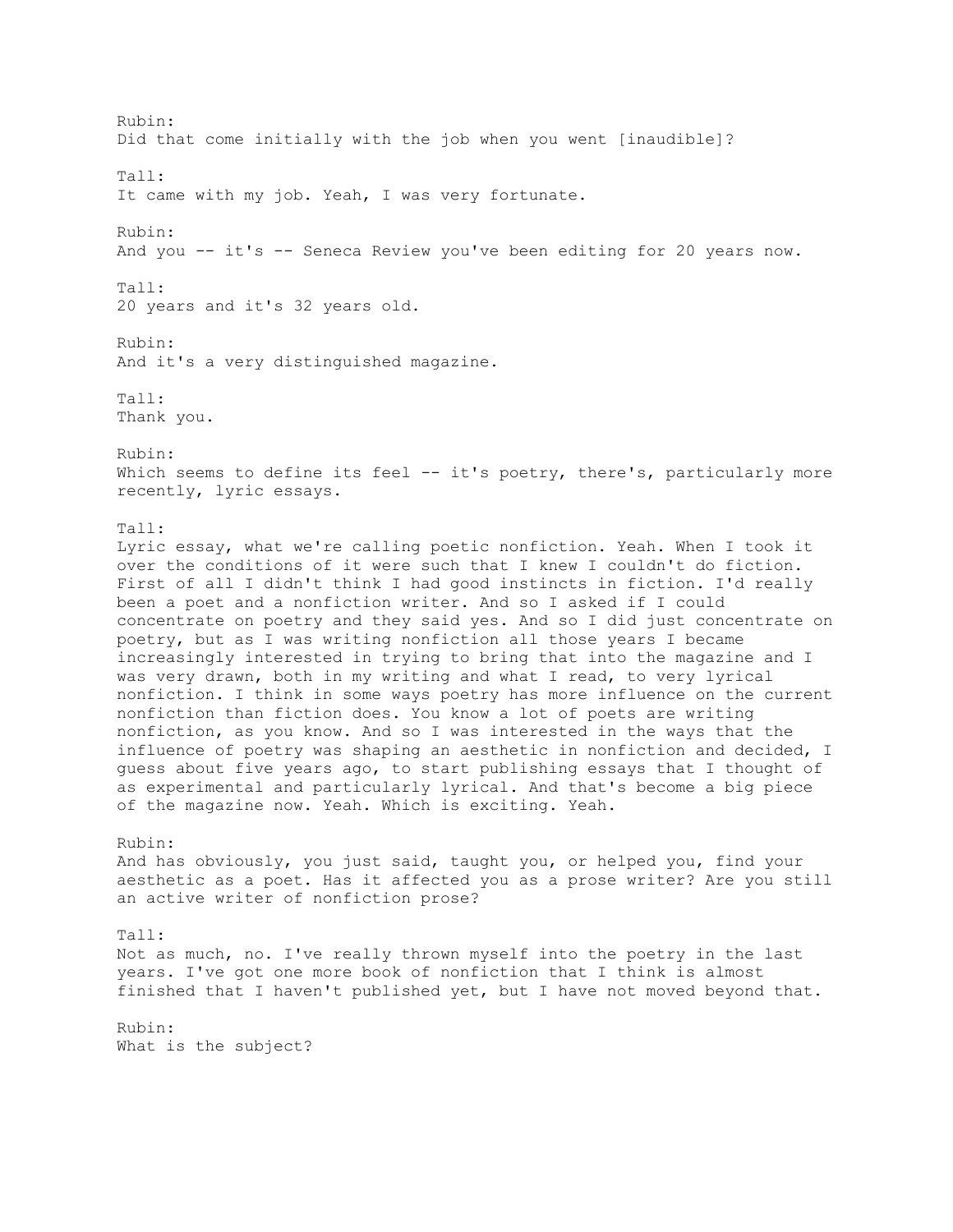Tall: The one I haven't published yet is a memoire and it is quite lyrical. It's experimental, which makes it a difficult thing to carry off in a memoire. I did not want to write a conventional memoire and yet I had a story I wanted to tell, and I did it in a meditative way. And it's not quite there yet, but it's called, "A Family of Strangers." And it's about my father and the mystery of his past because he was an orphan and didn't know where he had come from or who his parents were or their circumstances. It's sort of a little book -- a mystery story, finding out his story. You know posthumously. Rubin: Did he live to know you are a writer? Tall: No, no this -- oh, yeah, he knew I was a writer. He died 12 years ago, so my first few books were out. Yeah. Rubin: Were you encouraged by family in your literary mission? Tall: Can't say I was. No. That was sort of the last thing they would have expected. In a conventional family that weren't readers, they weren't highly educated. My father was an engineer; my mother was not educated very much. They loved art, they loved music, but it wasn't a big reading family certainly. And, you know they -- it was a pre-feminist era and they thought the most I really ought to aspire to was maybe to be a teacher. So, they didn't quite get my writing or -- and still don't, but they certainly respect it. Rubin: Yeah, they -- obviously were what you've achieved. And you're married to a writer. Tall: Yes. Rubin: So, that's -- how does that go? Is there any contention for space?  $Ta11:$ No. Rubin: I hear you're very supportive of one another. Tall: We've been great. We really are and David, my husband, is terrific and we write differently and we've always co-existed wonderfully and been real good editors for each other's work and -- Rubin: You do your first readers.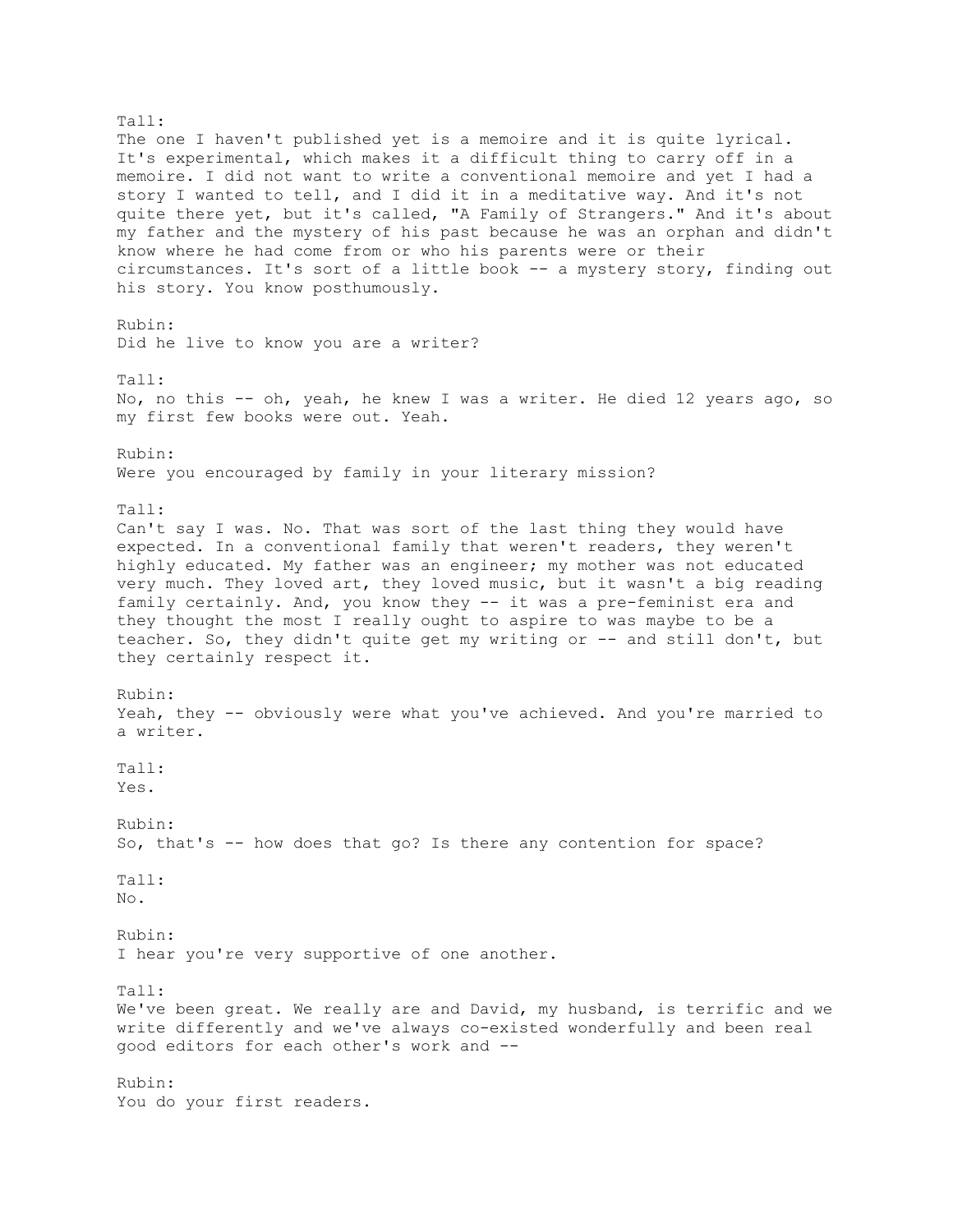Tall: We are first readers for each other and we know what to trust and not to, you know the ways that we're different and remarkably we have never had a moment of competition. Rubin: Incredible. Tall: At all. And we get along terrifically as writers. It's -- we're very lucky, you know because I know how hard that is. Rubin: I have -- Tall: You've accomplished it too. Rubin: I have seen the two of you. Well, we're more contentious at times. I've seen the two of you be very supportive. And, David Weiss we're speaking of, is a very fine, well published poet. Tall: Thank you. Rubin: And novelist. Tall: And a novelist too. Rubin: Interesting you're both poets and prose writers. Tall: Right. But he's doing fiction and I'm doing nonfiction. Yeah, and we both came to that. We both thought of ourselves, at first for a long time, as poets and then went into prose. Yeah. Rubin: So, that's -- Tall: Yeah, that's odd. Yeah. Rubin: -- One of those interesting things and you do have different areas, as you point out, in prose writing and you are each other's -- you have different sensibilities anyway as your work manifests and you are the first reader.

Tall: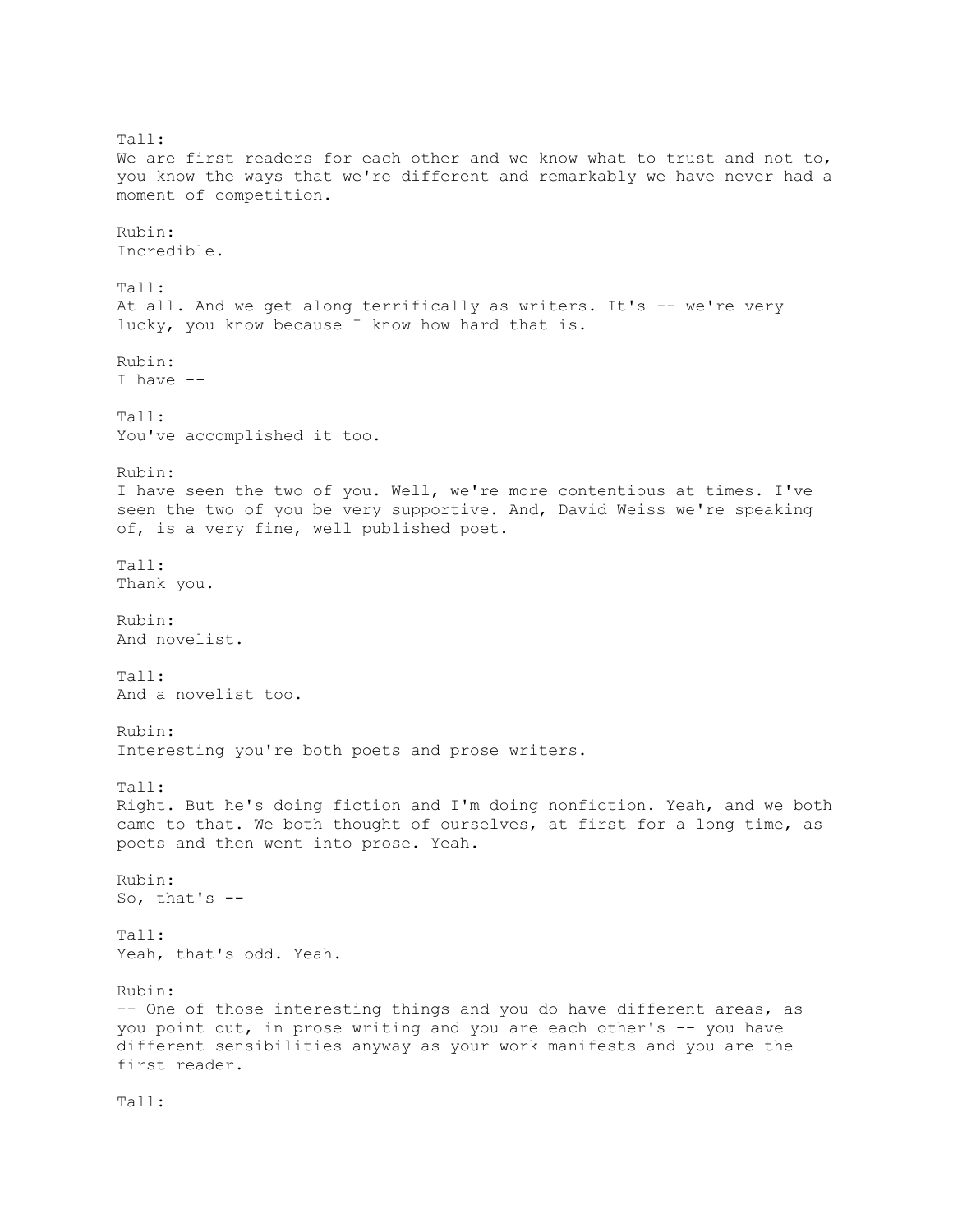Yeah. Rubin: Do you believe everything each one -- each other says? Tall: Well, not always. I mean, I think he's a great reader and I really trust him, but at a certain moment, you know I'll go back to my desk and say, "Well, you know, he really doesn't get that -- What I'm trying to do here and I'm going to take the risk and not listen to his advice." But he's a terrific reader, an amaze -- and he really will go with my aesthetic, even if he thinks it's not what he would best love to be doing. And I'm the same with him. I really admire what he does and respect it. Rubin: That's a good moment to take this other issue you mentioned. It was prefeminist era you started writing, and you've got a nice career going in terms of achievement, you've done some fine books in different genres. Tall: Thank you. Rubin: You've done fine editing that is, you know nationally recognized, and you've wrote -- you had a couple of daughters, one I think you just took to college this week. Tall: Right. Yes. Rubin: And you're living with, married to for years, a working writer also. What -- how does this work out? How did it manage -- is it as easy as I just made it sound? How do you find time to keep writing? Tall: Yeah, I don't know. It -- sometimes it's amazingly difficult I think, and has -- is a stress that we've -- sort of don't understand the full impact of, but you know it's the generation before me who are the real heroes. I mean they're the ones who really broke through and did it and, you know when I was setting out I thought about being rich and Plath is somehow giving permission for me to aspire to this, and would never imagine doing it if it weren't for them. So, I think I'm that generation that tried to do it all, you know the super mother generation. And sure it's been tough. I couldn't have done it without a husband who was 100 percent in there as well, and we've always completely shared the raising of our children and the running of our home, and there's been great equality there, and yeah -- the fact that he was a good feminist made all the difference. Rubin: I have no doubt. Tall: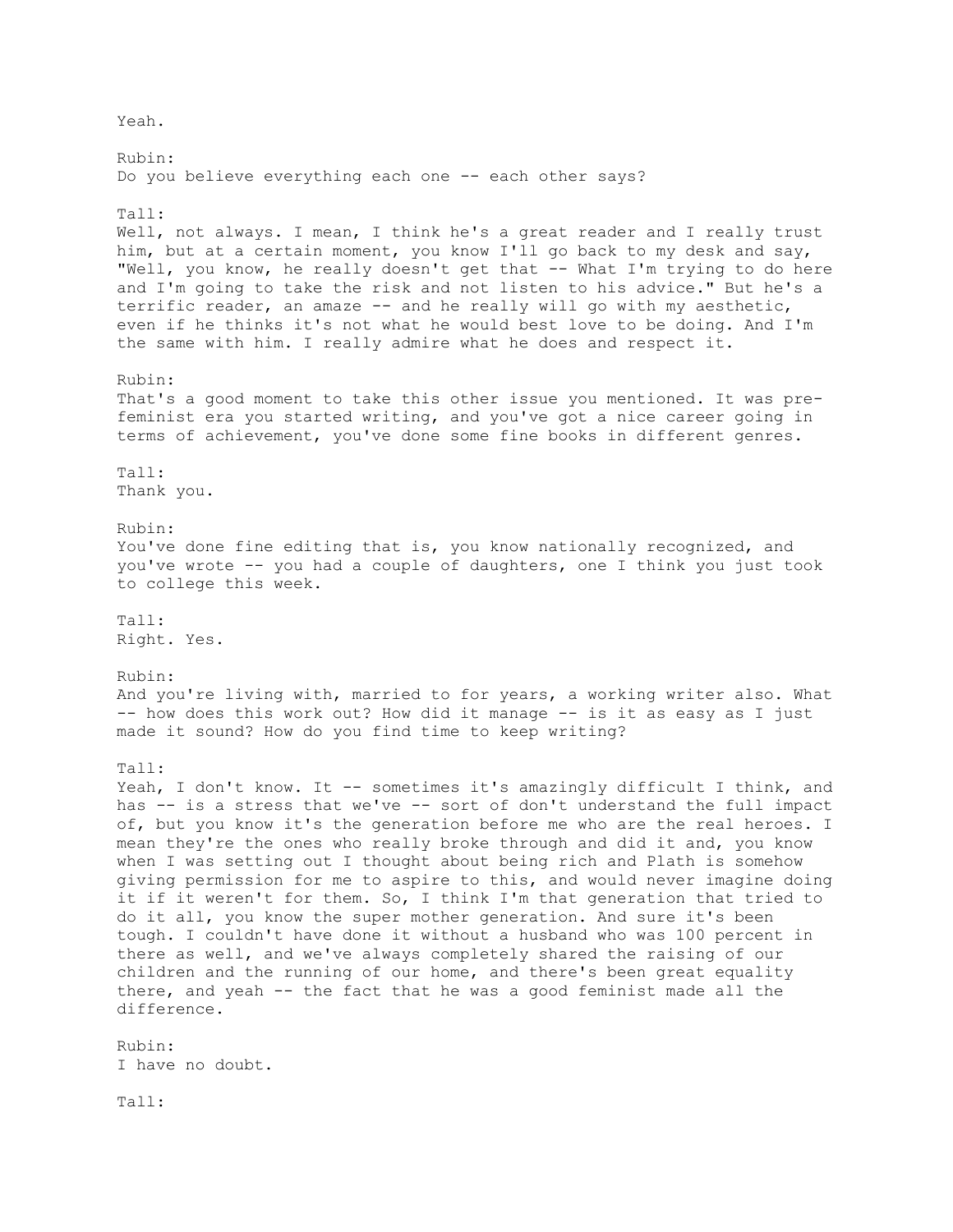Rubin: Let me ask you about your -- you -- did you -- I get a sense from what you have said that you had a renewed commitment to poetry in the last several years leading up to "Summons." Tall: Yeah. Rubin: Did these poems come in a kind of rush or in a certain period of time? Does "Summons" draw on a kind of unified period of time? Tall: Yeah, I don't know. It -- sometimes it's amazingly difficult I think, and has -- is a stress that we've -- sort of don't understand the full impact of, but you know it's the generation before me who are the real heroes. I mean they're the ones who really broke through and did it and, you know when I was setting out I thought about being rich and Plath is somehow giving permission for me to aspire to this, and would never imagine doing it if it weren't for them. So, I think I'm that generation that tried to do it all, you know the super mother generation. And sure it's been tough. I couldn't have done it without a husband who was 100 percent in there as well, and we've always completely shared the raising of our children and the running of our home, and there's been great equality there, and yeah -- the fact that he was a good feminist made all the difference. Rubin: Some of the poems seem to refer to the island in fact. Tall: Yes, a few of them do. Although some of them were written more recently, yeah. But the -- my new manuscript has been written very quickly. I do feel absolutely in a kind of great explosion of poetry the last few years, and writing a lot. Rubin: I don't want you to explain it away. Do you have any sense what the source of this explosion -- what the source is? Tall: I'm not sure, you know? Maybe being done with some prose books and just giving it my full attention, maybe being in middle age, the times. For some reason I have felt very inspired and committed to poetry again, and I love it. It's delightful. Rubin: How or when are you writing? Tall: Yeah, mostly -- the most of my writing gets done in the summer, I have to say. Because being a parent and a fulltime teacher and editor does not

Yes.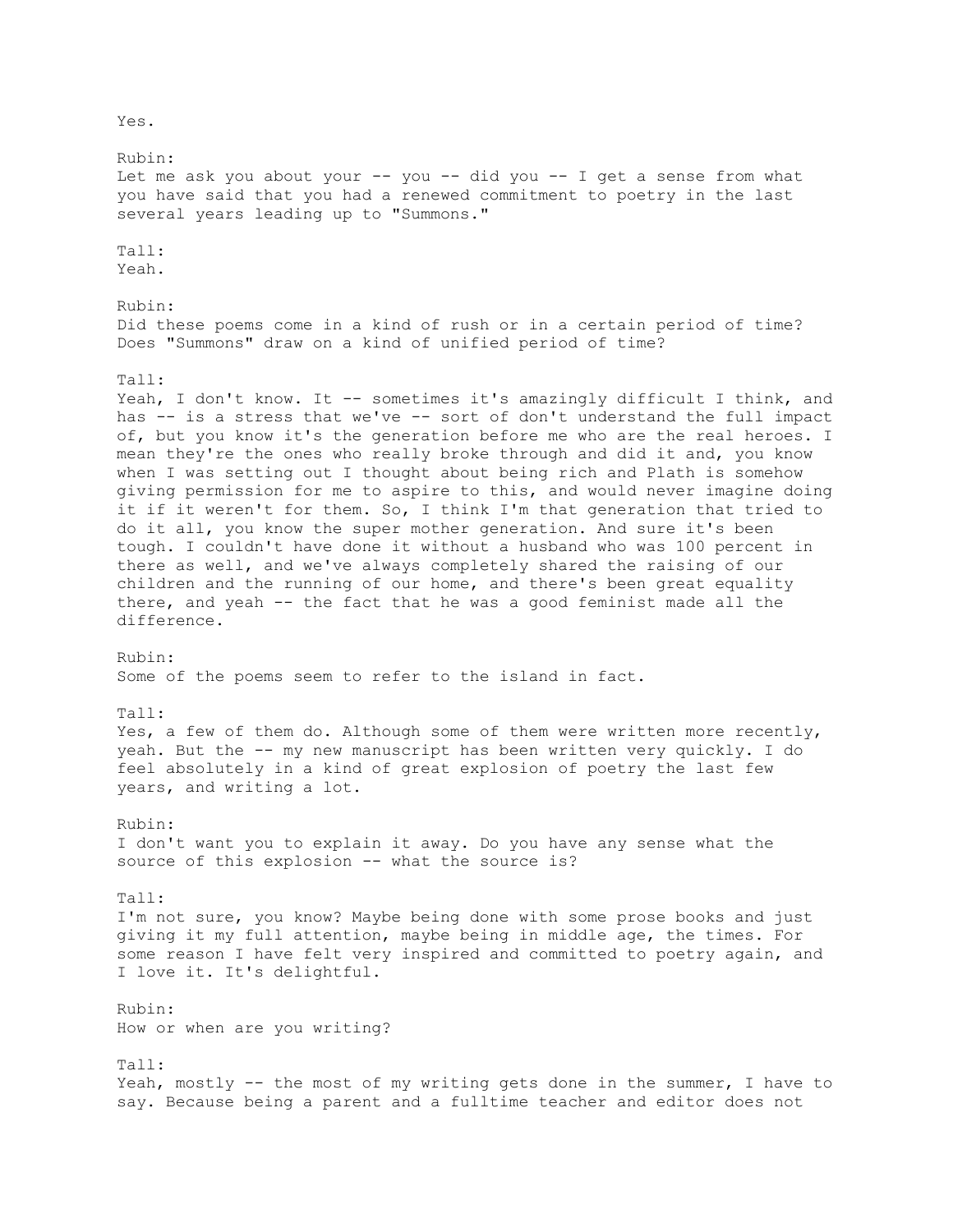give you a lot of time to daydream, as you know. And I often begin poems when I'm commuting in the car. I love -- I drive through the country, an hour each way, and I do a lot of my best thinking -- and I take notes. Sometimes I can't get those poems going until the next summer where I take all my journals and see what it was I was thinking about. I mean sometimes they have such pressure that I stop everything and I'm irresponsible and stay home for a day and write, but by in large the best of the writing happens in the summers. Rubin: And you're talking -- it's interesting because you're talking about taking journals you continue to keep. Tall: Yeah. Rubin: You published this collection of excerpts from poets notebooks, obviously it interests you and you still are a person who regularly keeps a journal, and then you'll go back sometime later in the summer, go through, see what actual lines, threads of feeling and thought -- Tall: I'll often find -- I mean this may sound strange, but I'll find I'll have a bunch of fragments that I -- things I jotted down over a month and that as I'm doing it I don't know what I'm thinking about really. I just have this sensation, or an instinct, for something. And it will be many months later when I'll sit down and flip through and say, "Oh!" you know, "What I was thinking about those five or six days -- now I see how they all come together," and then develop the poem up from those fragments. Rubin: Of those fragments -- actually you'll start with them. And since you have a sense of the kind of aesthetic you're working with, the poem finds its form. You don't usually have to fight it into shape or -- Tall: Absolutely. No, I let it emerge that way. And you know that's why a lot of them are in the short lines and short stanzas because that's the way I've been thinking lately. Rubin: I don't know if the reading you've done here exemplify how, I think, brilliantly imagistic a poet you are. When you use imagery I think [inaudible]. Tall: I guess I am a very much imagistic poet. Yeah. Rubin: How important is music to you? Tall: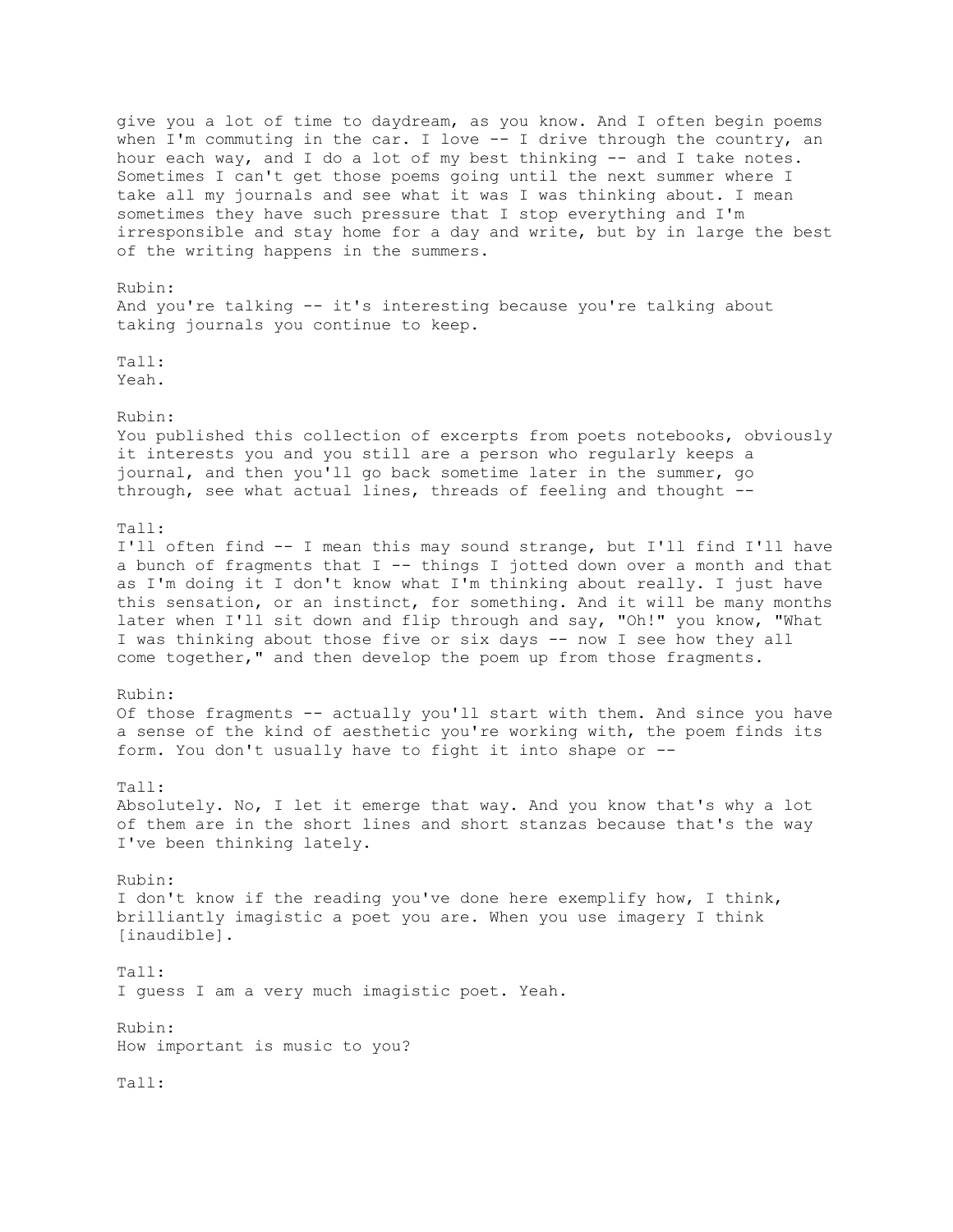Very. I mean, that's the thing. The power of the imagery, and the language in the music held in the language, that's where my loyalty is, you know that's what I love and really aim for and what I hope for in the poems. And I really feel, especially recently, that I'm starting from the music up. You know that it's -- there are phrases or words that I know I want to work with, and that the poem emerges from that preoccupation, rather than going in, you know like Yates, with your paragraph planned, you know what you're doing. I really don't know what I'm doing when I start. I'm really going by instinct with the sound and a couple of images and I'm working with those and discovering the shape and the subject. Rubin: Will you write, if you have a chance to do this, say in the summer, will you find yourself writing for hours at a stretch. Tall: Oh, yes, with great pleasure. Rubin: With great pleasure, poet's pleasure. Now I'm not trying to put an obstacle or a hurdle in front of you, because I'm a great admirer of your work, as is clear. Tall: Thank you. Rubin: But the way you describe what you're doing, seems to me, a bit out of keeping with what is, perhaps might be called fashionable at the moment. Tall: Absolutely. Rubin: And we're in a highly discursive age, not a reticent age. Tall: I know. Rubin: We're not even in a time when lyric poetry is -- seems to be all that valued for the intrinsic qualities of language, subtlety, music, the things you referred to. Tall: Exactly. Rubin: Does that -- how do you feel about that? Tall: I think though that that's coming back. I mean one of the lucky things I -- that I have access to as an editor is I see a lot of young poets, and

I'm excited by what some young poets are doing.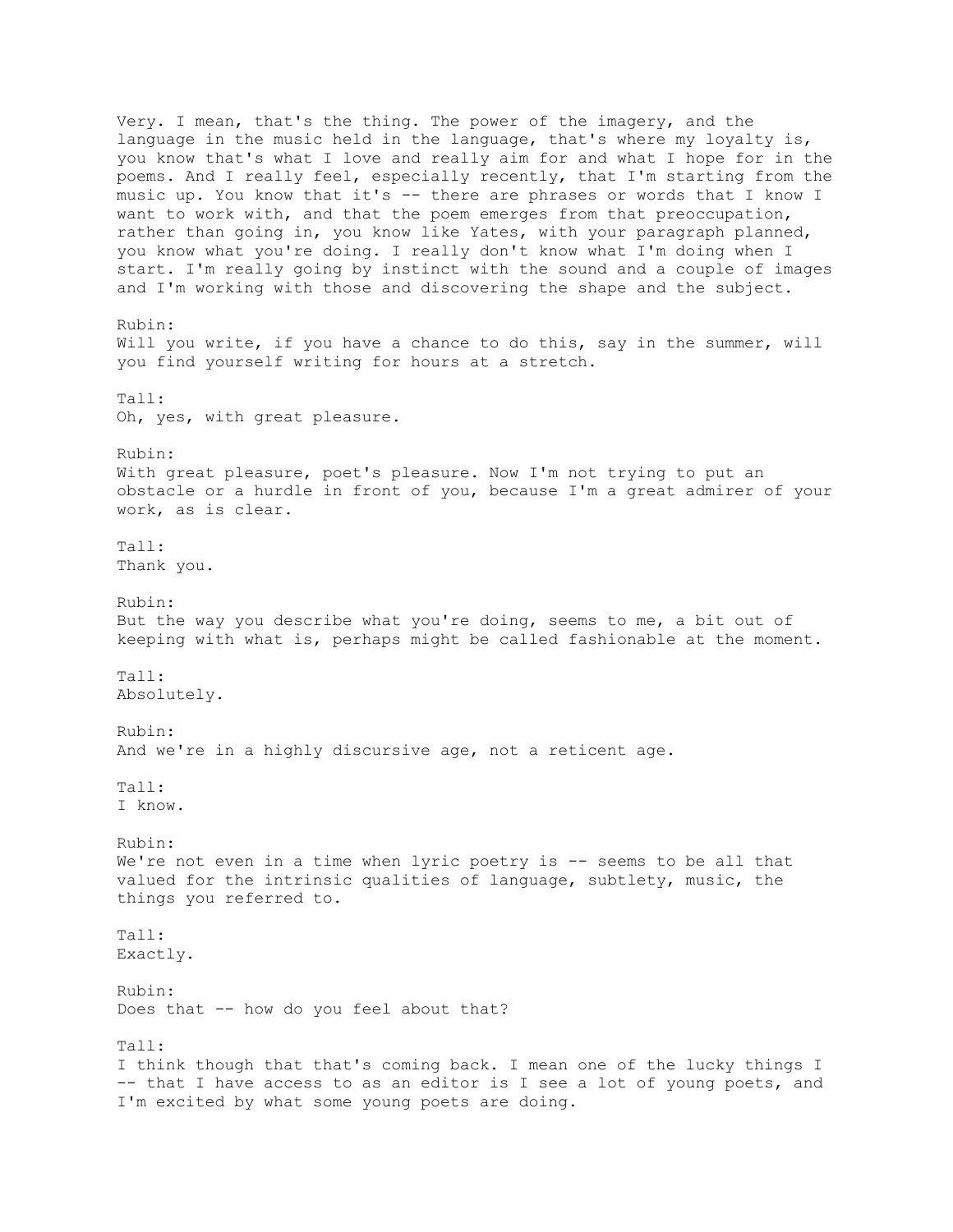Rubin: That's good.

# Tall:

Yeah, I really am excited. But yeah, I am very stubborn about being unfashionable. You know I'm bored by poems that just tell a story, that rely on the anecdotal overly and are overly autobiographical. I just think we can do so much better, you know and  $I$  -- you know of course there are times I want to tell a story, and there's some poems in the new books that, you know I've -- where I've got a good story and I really want to tell it, you know and give myself to that. But more often though my mind works more meditatively and with just a real love of unusual language, not the vernacular of -- sometimes it is vernacular, but I'm willing to use, you know a difficult word or a strange syntax to get an effect, to kind of unsettle our usual expectations because the language is so corrupted, you know? It's so corrupted by the governments, by commerce, advertising, that I think we need to be shaken up. We need to be thrown off somewhat when we're reading poems to really get to something with any kind of authenticity.

#### Rubin:

Yeah, the memoirist and essayist Richard Rodriguez, you know his work, who was here recently, said something that you recalled to me, to my mind. He said that, "We have plenty of stories." "We don't have enough meanings. That was his response to the notion that everything is a story and should be a story. That struck me as exactly right at the time. No problem finding stories everywhere.

### Tall:

Exactly. But how are you going to make them memorable and to speak to you, to signify in some way. Yeah.

## Rubin:

Now, how is your new work that you've made me so excited about by just describing how it's taken you -- your vital energy? How does it seem to you to be going? How is it different or -- from -- or taking off from "Summons?"

### Tall:

Well, it takes off from some of the newer poems in "Summons." So, there's more of the very short lines, the very reticent, concentrated poems. But it's much -- the new manuscript is much thematically tied than "Summons" is.

Rubin: How?

### Tall:

Because it's -- obviously because it's written in a shorter period of time, but also that I feel very focused on a certain kind of poem and I guess it's the poem I would say of middle age, of the turn of the millennium, and everything that's happened in the last couple of years. It's not explicitly about September Eleventh, but for two years before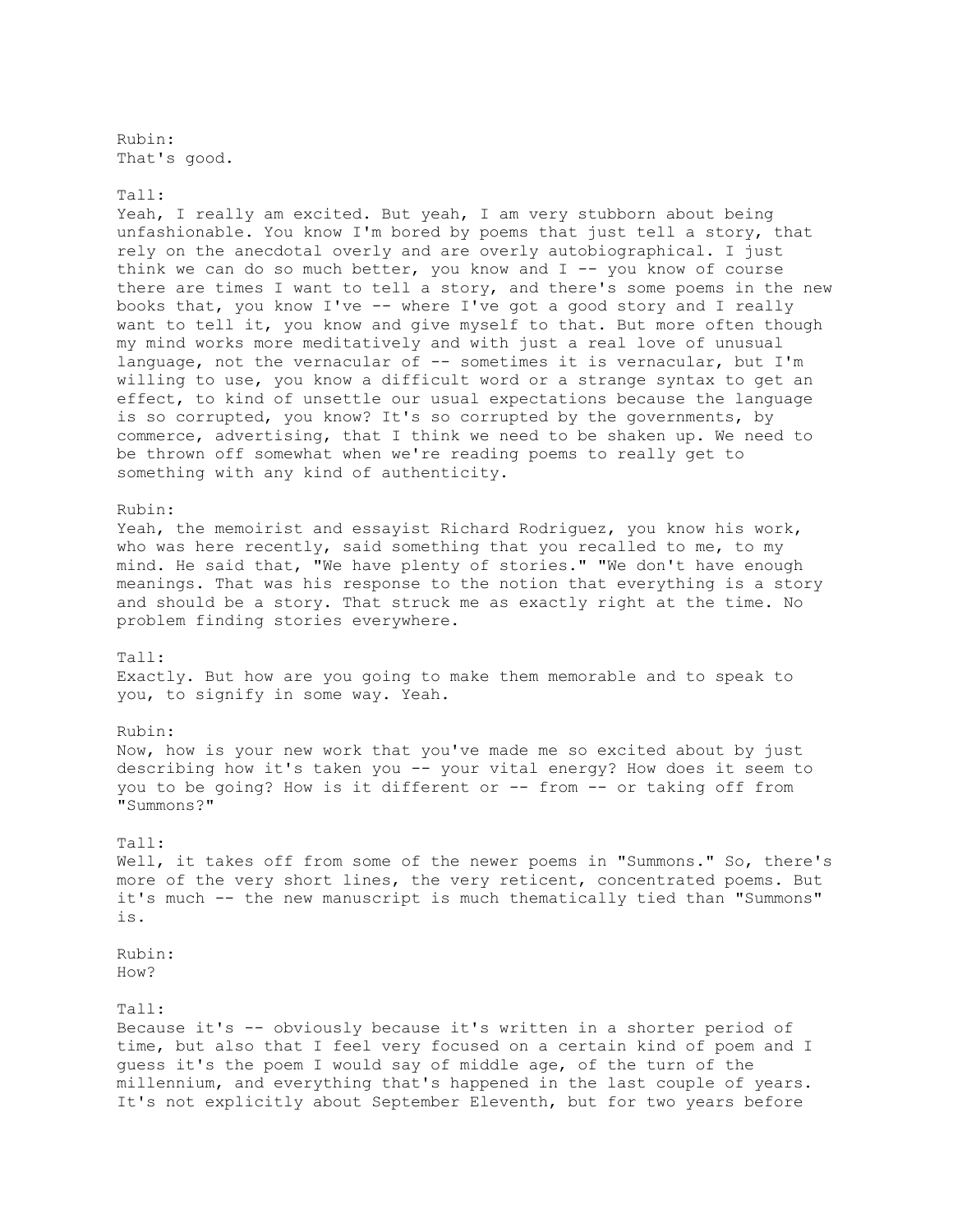September Eleventh I had the sense of existing in a kind of aftermath for some reason. You know, there's a kind of retrospective feel to it and a sense of post apocalypse and so then September Eleventh is just kind of confirmed that in a spooky way for me because I felt psychically already there for some reason. Rubin: Some center of meaning. Tall: Some sense of grieving. Rubin: A center does not hold.  $Ta11 \cdot$ Just a sense of grieving that something had past. You know maybe it's just age. But also coinciding with the end of the twentieth century and a kind of pessimism about the twenty first. And so it's -- the book really revolves around it. Rubin: It's kind of pessimistic period, but maybe that's our point of you. There's so much celebration of technology, a booming economy for a while at the end of it. Tall: Yeah, I never bought that. Yeah. Poets don't tend to buy that too much. Rubin: No, poets shouldn't buy too much probably. I wonder what -- before we take up for a few minutes -- new manuscript -- I wonder if you could read a really happy, celebratory poem, "For David Constellated," the last poem in the book. Tall: Oh, sure. That's my -- Rubin: It's really I guess a love poem.  $Ta11:$ My only love poem in here, yeah. Because I'm kind of reticent about that too, but yeah. Rubin: It's kind of a dark book in many ways, thematically, and you end with this -- Tall: I did end intentionally with that. Rubin: -- First celebratory piece.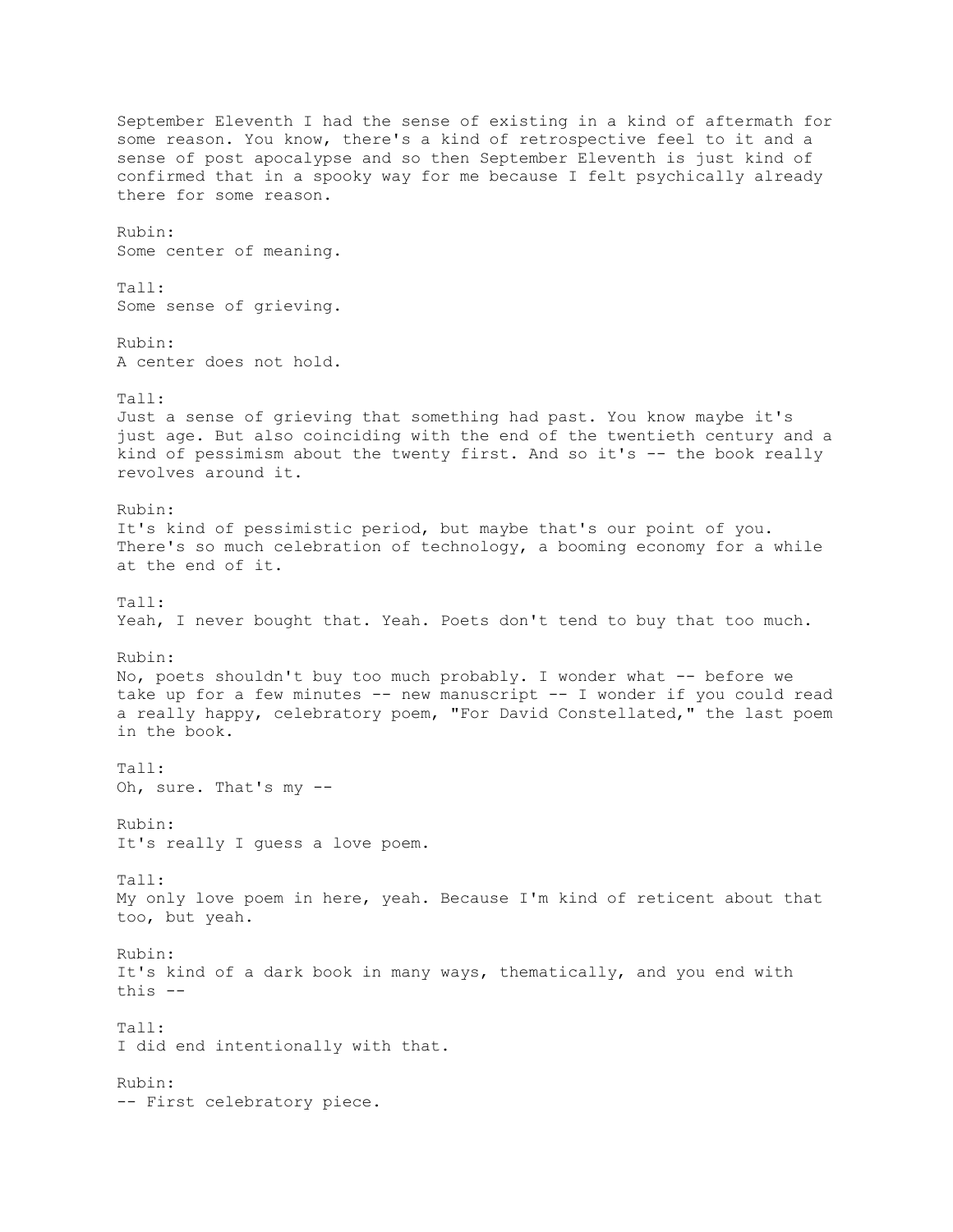Tall: Yeah, I did end with that intentionally. Yeah. And as affirmation, it's a love poem to my husband and it's called, "Constellated." Oh, and I guess I should say that the -- it was sparked by the coincidence that we're both Pisces. Right, so I was hearing something about the stars and Pisces on the radio and took off on it. "Constellated:" Head to foot in a firmament of blankets, our bellies bursting stars, seven degrees northwest of -- Mira the Wonderful, in the heart of Pisces I found us. That double star, Alrescha, that ties the knot of the fish's tail, seen as one by the naked eye, but in truth a 700 year long do-si-do. Love owes its safety to our patience. Or call it gravity, what keeps us dancing in our wobbly orbit, pale green and blue in the home of loaves and fishes. My shimmery one, my principle of attraction. Dreamers wish on us. We are the cord that binds. Self-luminous, we cannot be blown off course. We cannot be blown out. Rubin: Very nice. Tall: Thanks. So, it works with the double image of the tales and it turns out there's this double star in the middle there and that they're revolving around each other. I love that image. Rubin: This is actually grounded on, in a sense, an actually astronomy. Tall: Yes. Rubin: A lot of your work has a sense of science under it. Tall: Oh, does it? Sometimes. Rubin: Where you don't -- essentially you're not inventing the world. Tall: Right. Rubin: You're responding to the factual, natural world.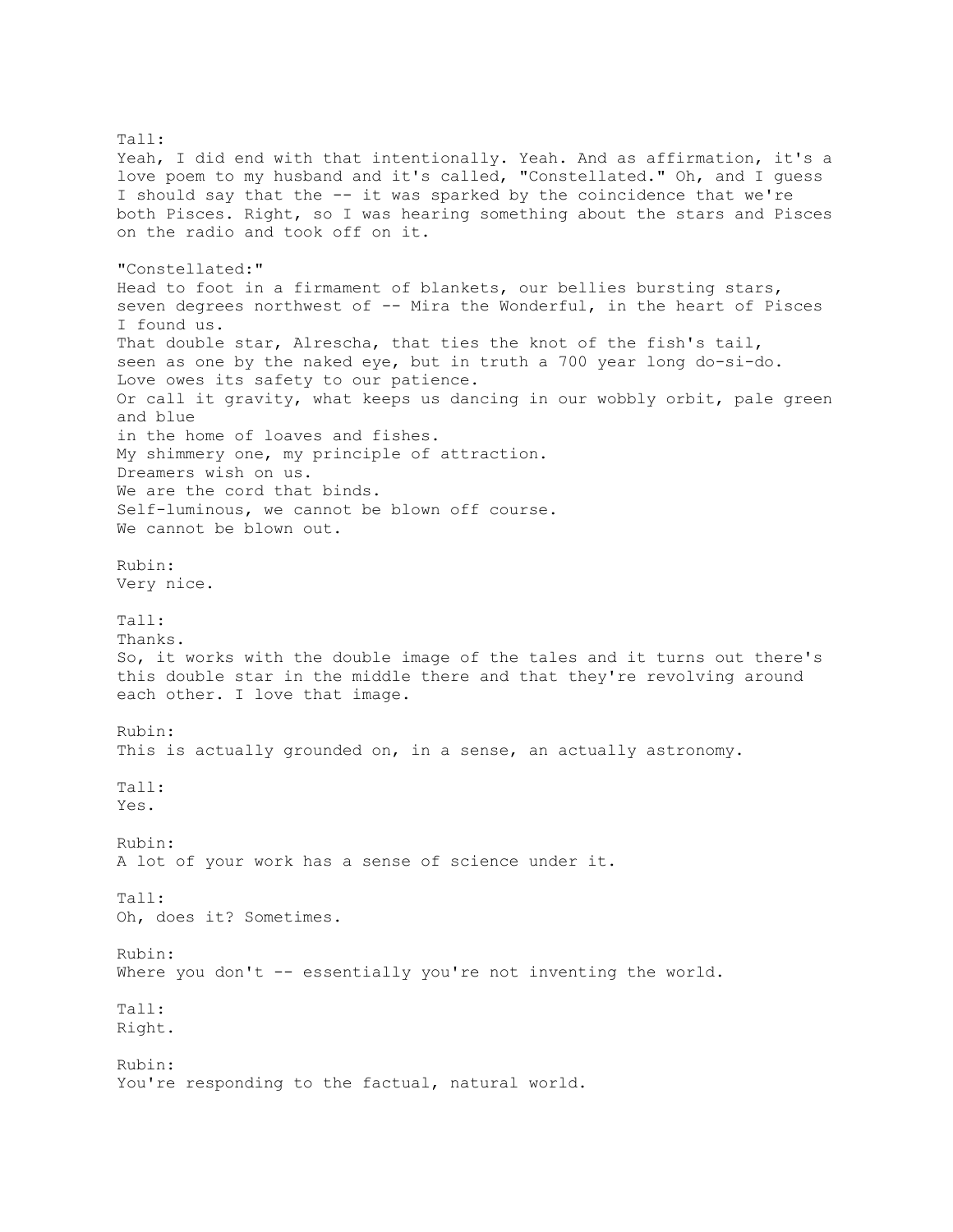Tall: The factual. Yeah. I don't have a great scientific mind, but I, you know immediately jump to that as metaphor of marriage, you know the notion of the double fish and the double star -- the revolving around one another and how  $-$ Rubin: It's lovely and I'm sure David appreciated the poem too. Tall: Thanks. Rubin: This may not be one you showed him in draft. I don't know.  $Ta11 \cdot$ I'm not sure. Yeah. I think I was a little further along. Rubin: I was taken by how you read it. Again, you stuck to your lineation. "We cannot be blown," and you paused. "Off course. We cannot be blown out." What does that pause do? Tall: Oh, for me, I really like to calibrate both the rhythm and the grammar, you know and I repeat the word -- that word twice, right? "Blown off course," "blown out." And  $I$  -- so I didn't want to put them both at the end of the line, certainly. And I wanted the interruption, "We cannot be blown." Of course there's a sexual pun there too because of the position in the bed. "We cannot be blown off course," and then, "We cannot be," and I wanted that hesitation there, "blown out." Rubin: We cannot be is kind of a loaded line. Tall: Right, you get the little -- a kind of irony there. Rubin: So, what I'm wondering is; this voice that flows at its own rhythm, is this an internal voice when you're working, say a notebook? Do you have that internal rhythm going and you're matching it? Tall: Yeah, that's what I do. And you know I think the longer line poems, in some ways, were written by not listening to my own voice. Rubin: By not -- so it's not the speaking voice at all, as you said at the beginning. Tall: No.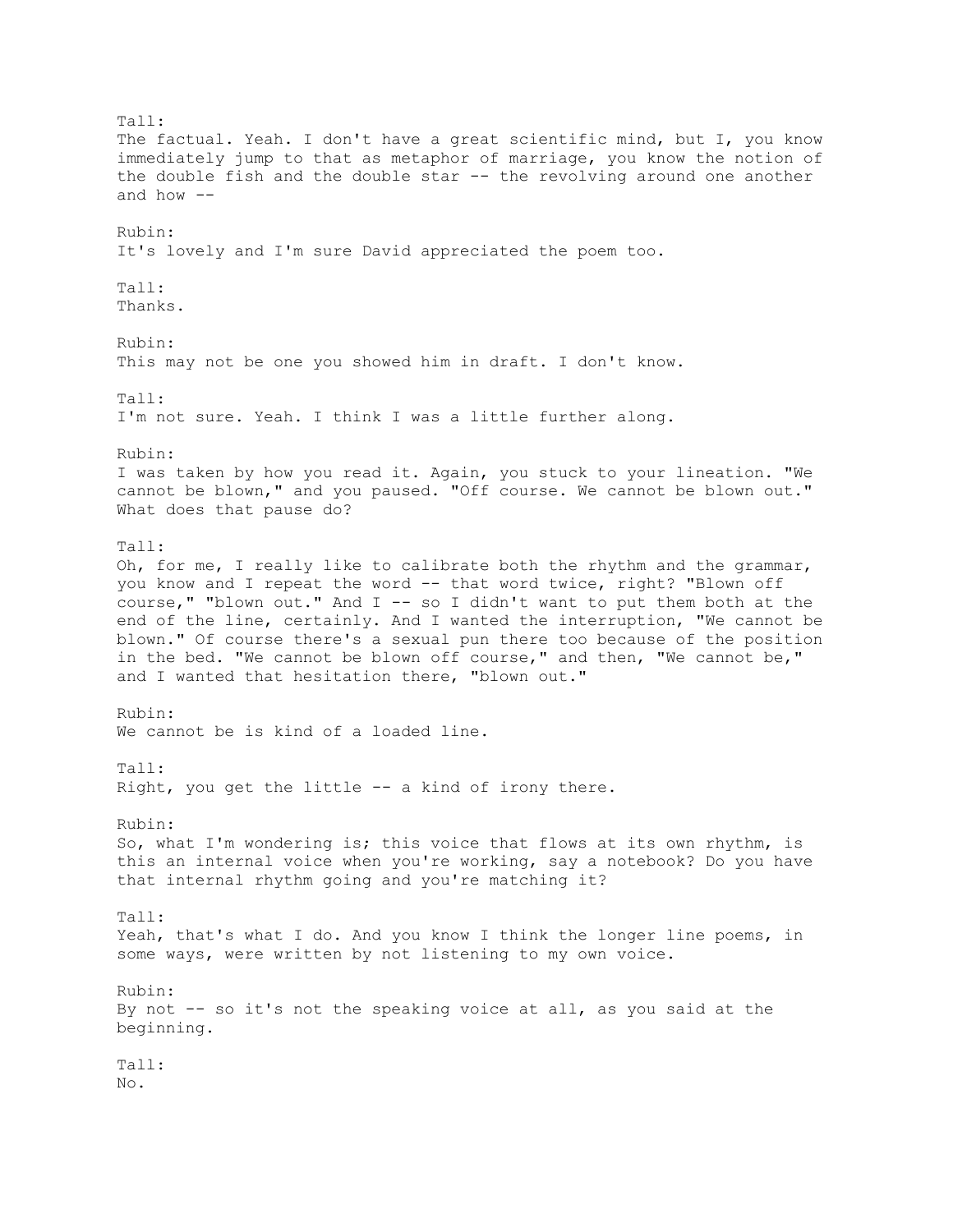Rubin: It's not colloquial; it's not what you're trying -- Tall:  $N<sub>O</sub>$ . Rubin: It's not what you're trying -- it's not writing for the broadest possible audience or for even an audience.  $Ta11:$ No, it's very meditative. Rubin: The way Freshman Comp tells you to write. Tall: Exactly. But I think, you know the ones that I try to write as sonnets, I think that was, you know my education making me try different things, which was fine, I learned plenty from that, but I think I was really violating the voice that had been there from the start. You know the person who had fallen in love with Cummings, you know or that charged language, used unconventionally -- Rubin: Cummings is the [inaudible] he's not only very serious and original, but he's -- one finds, as you have found, he's a continual source of encouragement for younger poets. Poets always find him, or they find Kerouac, as a writer [inaudible]. Tall: Exactly, because they break rules. They're attracted to the fact that he breaks rules you know. But I just loved the charge of language and lineation. And I actually began as a musician. I was a serious musician. Rubin: What was your instrument? Tall: Piano. And I think it was his musicality which really got me. Although, you know he often uses a kind of iambic line too, you know. You may break it but -- Rubin: You don't play with space very much on the page though. Tall: The new manuscript I do. Yeah. Rubin: [inaudible] just to be in here. Give us some sense of the new manuscript. Tall: Well, I am all over the page in the new manuscript. I decided --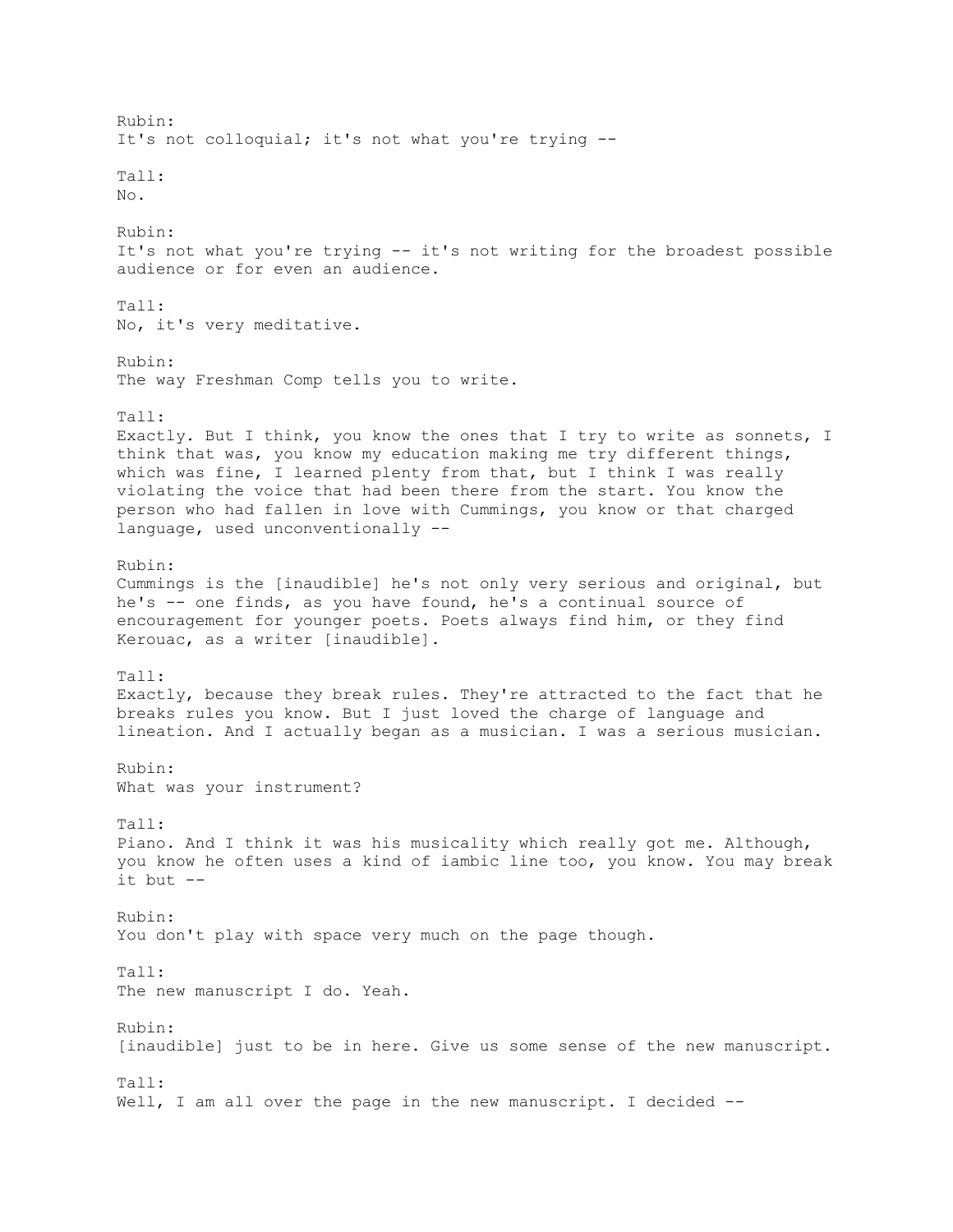Rubin: You've got it here; I mean you could actually hold it up to show. Tall: I've got it, yeah. Alright, I can show you something I'm doing. Rubin: Say, you were students looking this at a later time. How you're writing, you've got this attractive ribbon. Tall: I've got these long -- some long new poems, they're longer than before. Let me see. Where's the one I'm looking for? And I've been using the whole page a little bit like Williams with the triadic line, but more - but I'm not really thinking of it as lines. I'm thinking of, I guess, the page as a kind of field, as something that I can experiment with in terms of the pacing of the poem. So, here's a first page of a poem I'm working on. Rubin: So, there's a bit of -- Tall: Yeah, so I'm, you know I'm breaking the lines and really thinking of using -- sometimes there are single space between lines, sometimes double. I'm trying to be little more sculptural perhaps. Rubin: Could you read just a bit of this or is that not going to work? Tall: Yeah, well --Rubin: Gives us a sense of the voice in this. Tall: Okay. Rubin: You said it's thematic. What is the thematic thread or focus? Tall: Aftermath. Rubin: That aftermath thing. Tall: I think the title's going to be "Afterings." Rubin: "Afterings."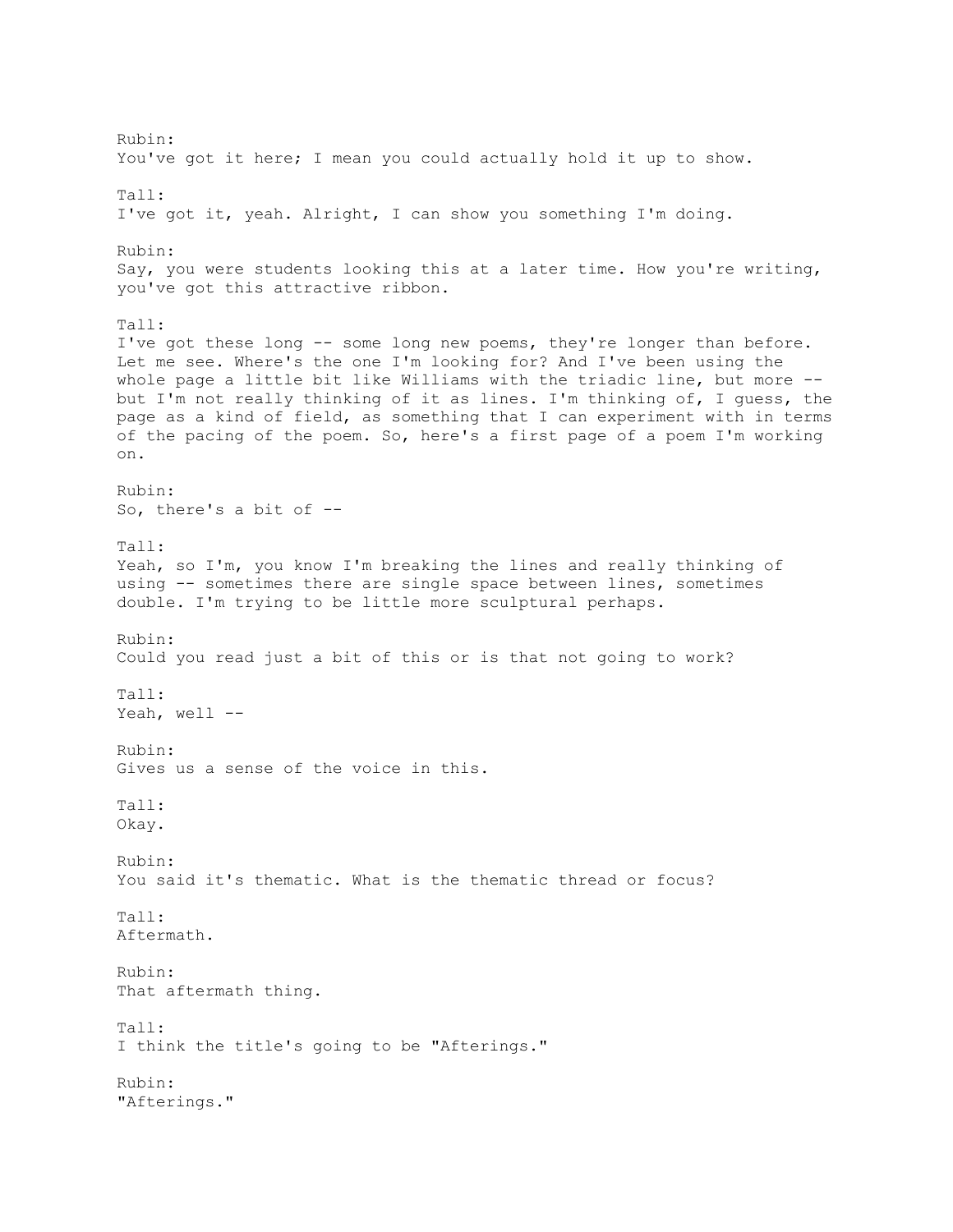Tall: Which as an antique word. Rubin: Are they discreet poems with titles? Tall: Yeah. They are and they don't all exactly go with that, but this poem I just showed you is a new one. I was in Turkey in the spring. I was invited over there. I had a wonderful time and I got to go into the harem at the Topkapi Palace of Istanbul, which I became obsessed by. It was just an extraordinary place. I mean the lushness, the beauty, and yet the terror of it. You know that it was essentially a house arrest, and the cruelty that went with it. I was trying somehow to find a way to express that extraordinary beauty and lushness at the same time with what -- the cruelty that lay behind it and so I -- that's what I'm working with here and really loading in lots of information and detail and lots of images. It's a long poem though so I don't know if that will work. Rubin: Is there a way you could give us a feeling for the voice in this? Tall: Okay, yeah. I'll read the first part. Rubin: And you'll wet our appetite for what's coming. Tall: Okay. It's called "Suralia." [assumed spelling] Millennia of ingenuities led to this sculpted hot house warren. Latticed light, stippling marble floors, zones of separation where women navigate the dust swum air. The idle hours flop fed, immured, on hold for a plumed nod, drifting the intricate doldrums of boudoirs, adept at bathing, dressing in hierarchies of silk, kidnapped finery, spoils, bestowals, drenched in rows, ambergris, virtuoso with aphrodisiacs, calligraphic bouquets, flower women, women flowers inclined to opiates. Propped cushions protected, forbidden by millennia of ingenuities in how to inflict pain. And then the poem goes on to talk about the eunuchs and, you know and the kinds of cruelty that lay behind it, but you know I'm trying to layer in a lot of images and sensation of the lushness. Rubin: Very sensuous.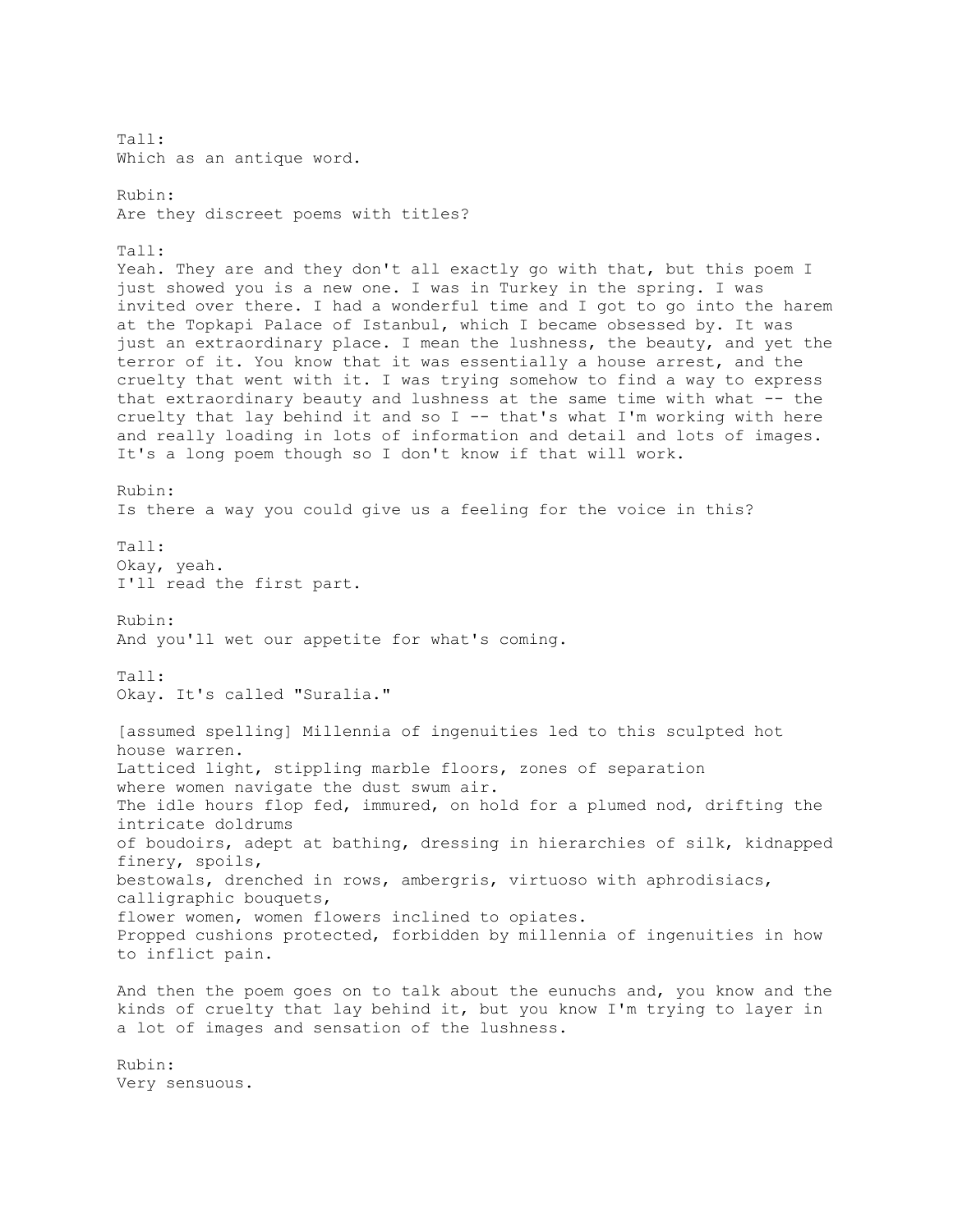Tall: Yeah, I'm trying to get that sensuality, which is extraordinary in the harem. Rubin: While you're commenting on it and it in a kind of deconstructed way or critical way. It does point to something at least worth noting, since we don't have time to explore it, for all the reticence and immediacy of the poems you've been writing before, you are certainly aware, as you've alluded to yourself, of world events, they're not out of your mind and yet they're not in your poems. Tall: Oh sure. Rubin: Your poems are not denials of the political world, but they're something else. Tall: No, I mean they're poems. In the Gulf War -- there's a Gulf War poem in "Summons" as well as a Bosnian War poem. They're there, but they don't take center stage. I do have a September Eleventh poem in here, which I can read later tonight. Rubin: Let's see. Tall: Yeah, but it's not about September Eleventh. You see I'm not willing to engage that head in in the language of journalism. I mean all of that's been too much said. You know I think a lot's been said and if one is going to write an authentic response it's going to have to come very much in a personal vein. And I had to do it in my way of doing things and so I have with that kind of tact and indirection. You know, again, risky, but you know that's what I have to do anyway. Yeah. Rubin: Well, you've explained what the new collection's possible title, "Afterings" comes from. How does "Summons" get to be the title poem of the last collection? Tall: Of that book? That didn't come until very late in the process. I was looking for a title and I suddenly realized that that word, the word summons, which has several different connotations, and actually both a verb and a noun, I understood that it would unify the book for me. And I think of it as -- I think of the summons that we get from a court, to bear witness, to testify, that was -- there was something of that in the book, you know but I also thought -- what we were talking about at first, that I go out into nature sometimes and I feel summoned. I feel that there are spirits out there that are summoning me to respond. So, that was part of it. And then I also felt that I was summoning the dead because it's a book in which there are elegies, not only for my father,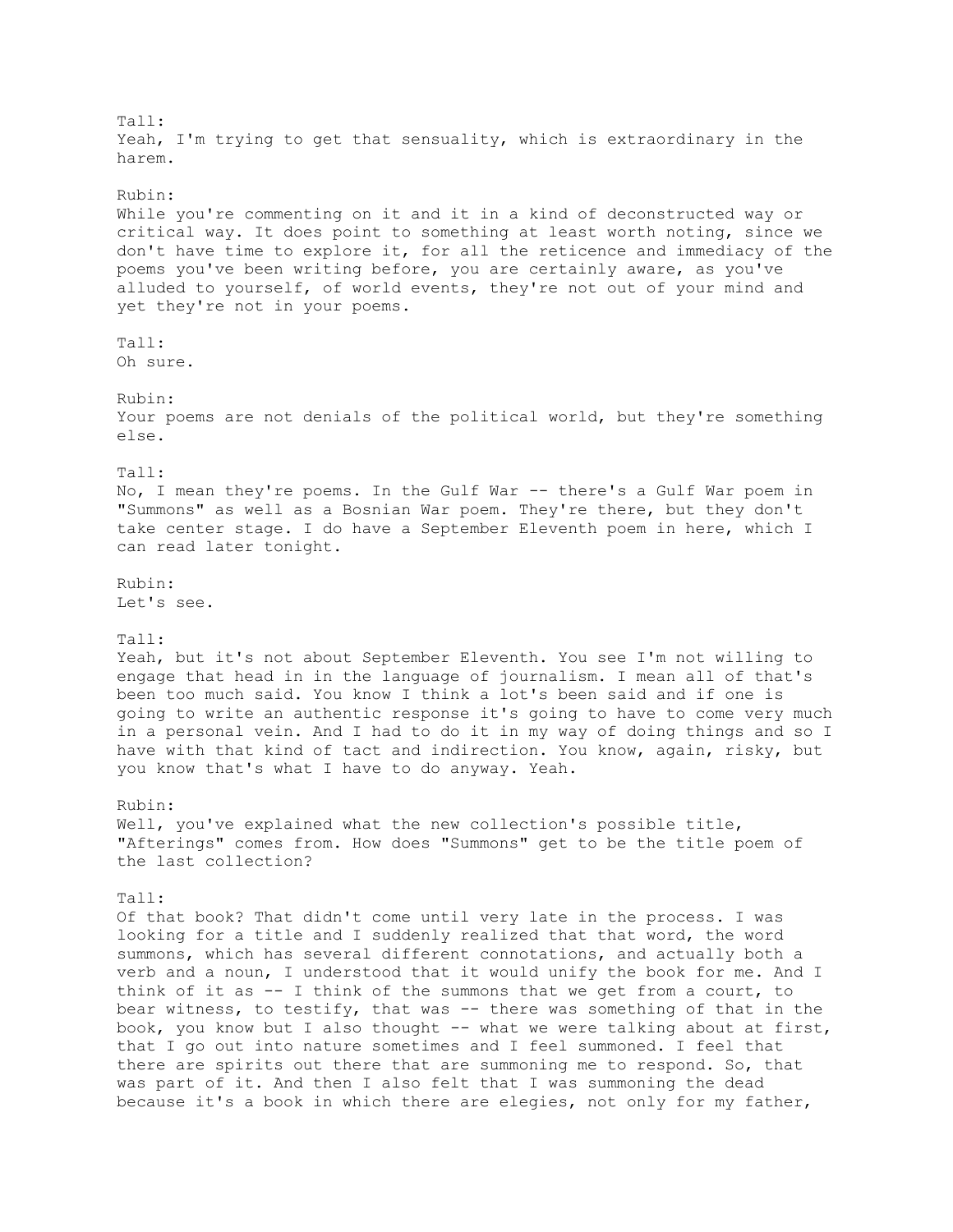but for a very dear friend who died. The title poem is for a dear friend who died of cancer. And I feel that I'm summoning them back often in the book. So it -- that word seemed to unify for me the several types of poems that were in there. I think there's an early poem in there, "Household," about, you know a man coming to the door and knocking. And I felt, yeah, it's that being called out of the ordinary, you know and having to suddenly own up to who you are that really fascinated me and it seemed in some ways to unify the book. So, that's where I came up with that title. Rubin: Well, I think it's a good way for us to end this discussion. Tall: Good. Rubin: Break it off. Tall: Thanks. Rubin: Abandon it, like a good poem. Tall: Okay. Rubin: Rather than maybe conclude it. Tall: Yeah. Rubin: And I wonder -- I was going to ask you in fact to read, "Spirit" at the end, but I'm wondering if, "Final Elsewhere" might make a nice ending. Tall: Oh, I love that poem actually. Thank you. Rubin: Would you say that it's dedicated to Joseph Brodsky? Tall: Joseph Brodsky. Rubin: Say something about that and you'll read the poem, and we'll thank you in advance for [inaudible]. Tall: Thank you. I was lucky to know Brodsky well from when he first was exiled.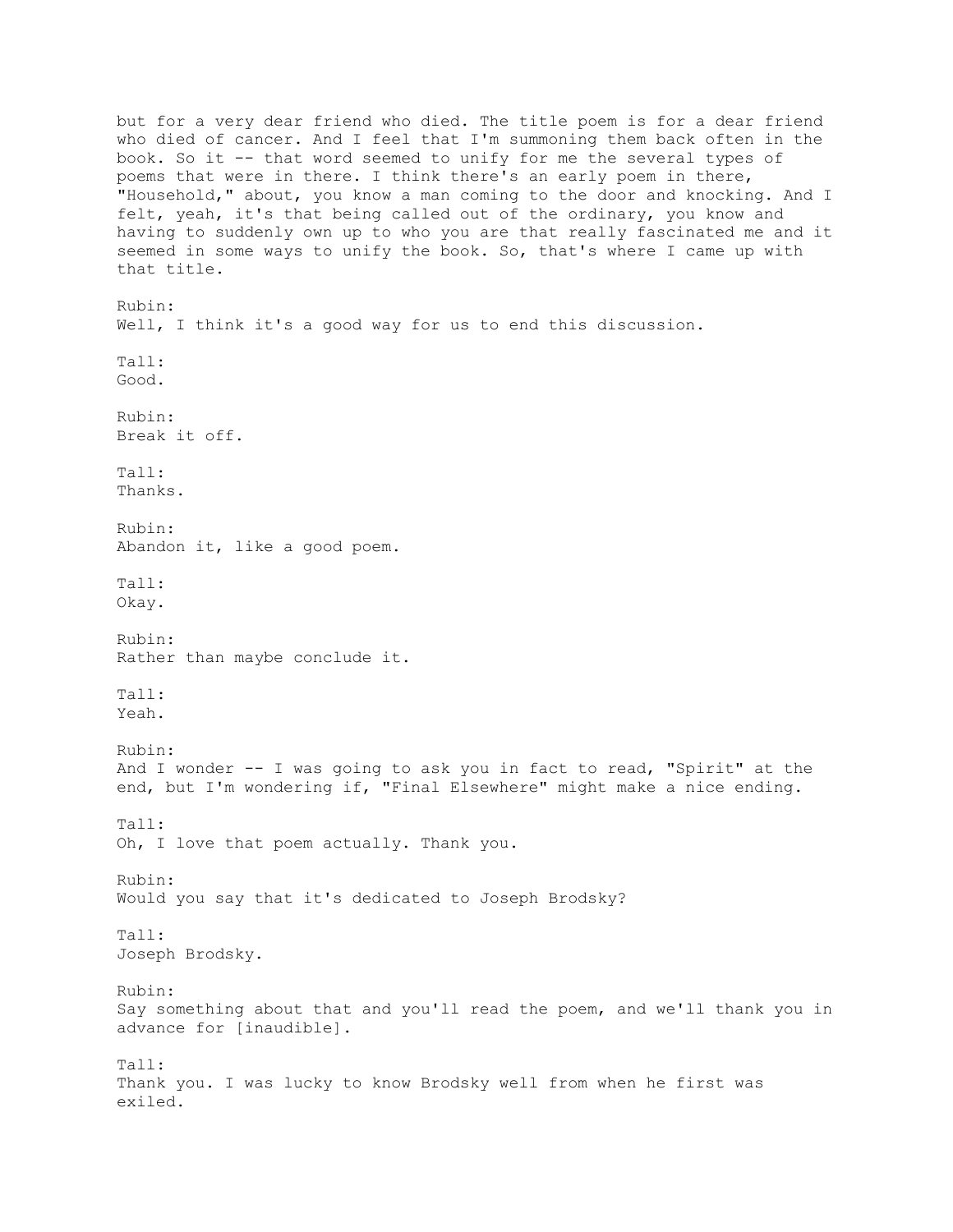Rubin: From Russia?  $Ta11:$ From Russia. Rubin: The Nobel -- became a Nobel Lauriat. Tall: Became a Nobel Lauriat later. I met him through the University of Michigan that I was associated with and he came to visit on that island in Ireland. We spent a lot of time there together and I still knew Russian at that point. We talked a lot of Russian poetry. Rubin: Where did you learn Russian? Tall: In college, I'd studied it, yeah; in Michigan. And so it took me a long time to write this. After he died I was sort of heart broken, obviously, had loved him. And I'm pretty slow to respond to things and it took a long time to get, again not to say the obvious, to really find an authentic way to remember him and it came when I picked up a book of photographs of Saint Petersburg, you know once Leningrad when he was there, but now Saint Petersburg. I'm looking for the title here. Mikhail Lemkhin's book, "Brodsky, Leningrad" is the book that I found and it had a wonderful introduction by Susan Sontag, in which she used the phrase, "final elsewhere" and I loved that phrase. And I had the sense that he's a man who had lived in exile almost his whole life and he was always elsewhere and death was the final elsewhere, you know. So, the images in the poem come from those photographs and also from my memory of him, and then take him to his death at the end. So, I'll go out with that, "Final Elsewhere." Rubin: We have too resonant of final poems. Tall: It really is [inaudible] final. Rubin: Appreciate it. Tall: Ends up in the cemetery. First you must take off your jacket, the civilizing tie must tightrope across the sky on a bridge of zeros, see can you staunch the outpour. Pocket magma, glean, magnetic north, but first you must take off your glasses. Turn in your books and cigarettes.